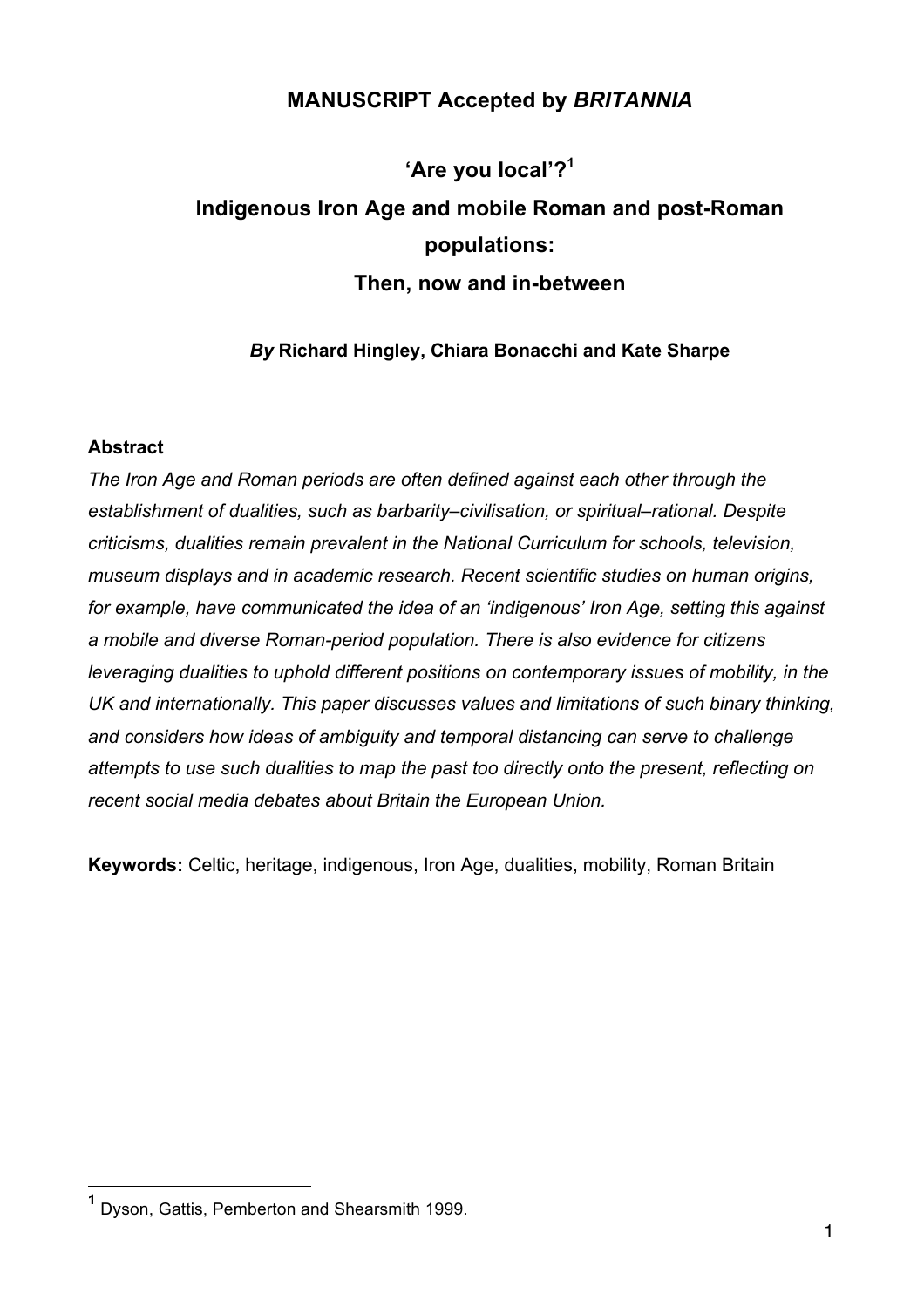# **Introduction**<sup>2</sup>

There is a considerable body of literature on the history of the study of the Iron Age and the reception of Roman models during the nineteenth and early twentieth centuries.<sup>3</sup> However, assessments of how these periods, together with post-Roman pasts, are drawn upon today are relatively rare.<sup>4</sup> This issue also relates to a more general dearth of analysis of public perceptions and experience of 'specific pasts' via the application of social research methods and frameworks. $<sup>5</sup>$  In this article, we discuss values and limitations of the</sup> concept of 'insistent dualities' in researching the Iron Age and Roman periods in the British Isles as well as some of the actors and social practices that account for their contemporary rehashing.<sup>6</sup>

The idea of insistent dualities partly derives from the classical literature that addressed the gradual incorporation of 'barbarian' peoples across the north-west of Europe into the Roman Empire.<sup>7</sup> Despite heavy criticism of the continued use of dualities in Roman archaeology over the last three decades, $8$  such oppositions persist and are employed to emphasise the progress and power gained from the adoption of Roman ways and innovations brought to Britain following the conquest. Here, we explore the currency of these dichotomies by examining a number of themes that characterise the Iron Age and Roman worlds in school education, TV programmes and series, and museum displays (Table 1). We set off in our project with the aim of assessing the currency of insistent dualities and challenging their relevance. Our conclusion is that, rather then seeking to replace such dualities, an emphasis on their ambiguity enables communications about the Iron Age, Roman and post-Roman past that are less prone to facilitate political instrumentalisations.

 $2$  This pilot paper derives from the new project 'Ancient Identities in Modern Britain' (Ancient Identities 2016). Although focused on the UK, this research also aims to develop a broader international network of scholars working in this field.

 $3$  For the Iron Age, Celts and Druids: Morse 2005; Stout 2008 and Hingley 2011. For Rome: Vance 1997; Hingley 2000; Hingley 2008; Bradley ed. 2010; Goldhill 2011; Beard 2013.

<sup>4</sup> Relevant works include: Reynolds 1979; Bowman 1998; Mytum 1999; Clarke and Hunter 2001; Mytum 2003; Appleby 2005; Ballard 2007; Tolia-Kelly 2010; Sillitoe 2013 and additional sources referenced below.

 $^5$  Bonacchi 2014; Hingley 2015b.

<sup>6</sup> Beard and Henderson 1999, 47 outline the idea of insistent dualities built upon in this article.

<sup>7</sup> Hingley 2008.

 $8$  For instance, see critiques of the idea of progress from barbarism to civilisation inherent in approaches to Romanisation by Hingley 2000, 148–9; Webster 2001 and Mattingly 2006, 14–7. For a review, see Gardner 2013, 4–6.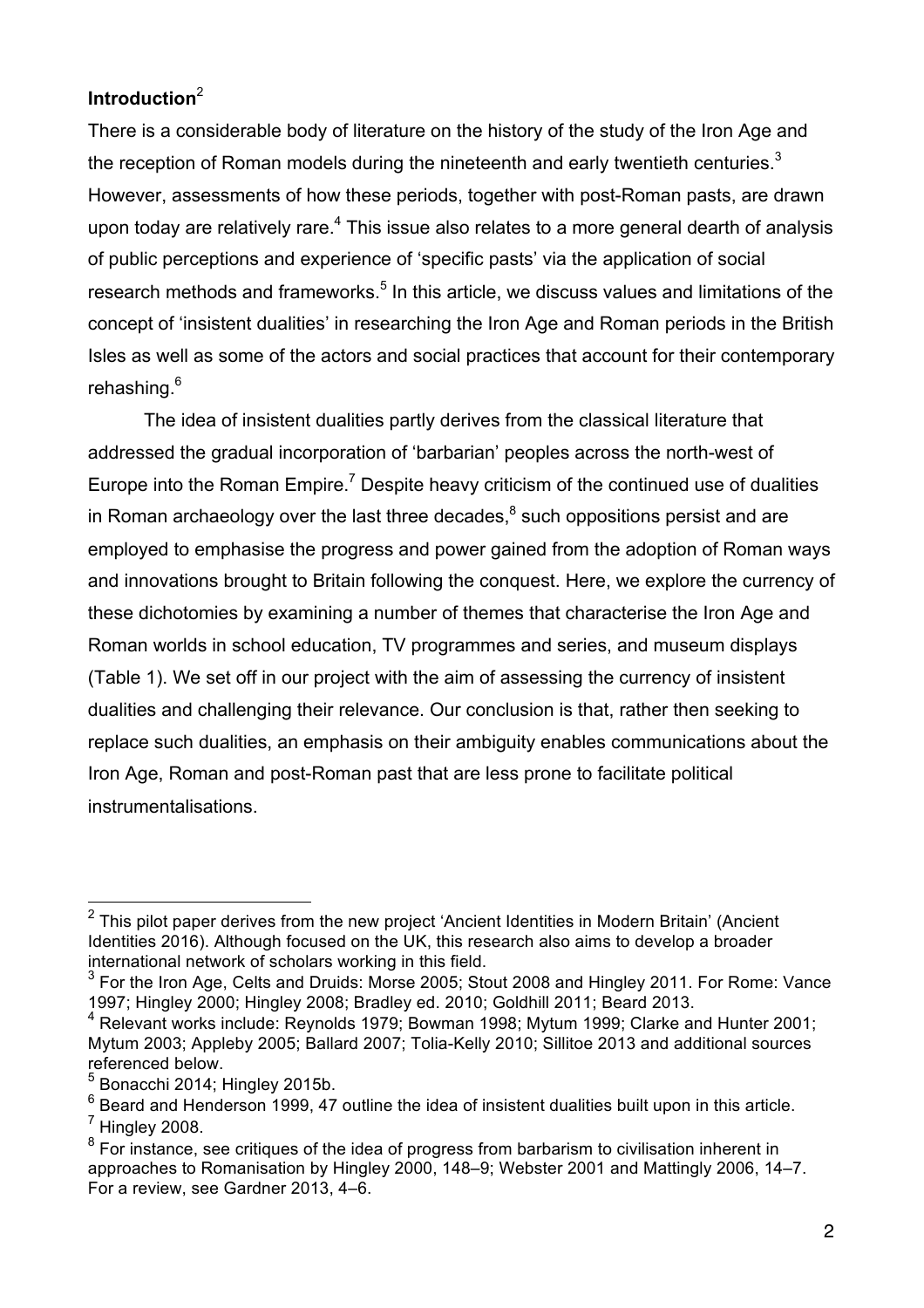A startling example of insistent dualities is the contrast between an 'indigenous' Iron Age and 'mobile' Romans. 'Indigenous' has often been chosen by scholars in Romano-British studies to avoid the colonial associations of the concept of 'native'.<sup>9</sup> Since the 1980s, there has been growing concern in the World Archaeology movement to afford rights to indigenous groups in formerly colonised areas of the world.<sup>10</sup> Claims to 'indigenous' origins in Europe have, however, frequently been defined in opposition to the idea of migrants in narratives that seek to back the primacy of people who assert descent from the first settlers.<sup>11</sup> As researchers we need to be critically-aware of the potentially divisive use of the term 'indigenous'.<sup>12</sup> The concept of 'mobility' is also increasingly being adopted in Roman studies to reflect the large-scale movement of people and objects across the Roman Empire,<sup>13</sup> and research in Roman archaeology has recently focused on assessing the extent to which people migrated into Britain during the period of Roman control.<sup>14</sup>

The use of the words 'indigenous' and 'mobile' in discussions of the Roman world prompts questions about how the past is being recreated and how these accounts reflect upon the present.<sup>15</sup> For instance, how do they relate to the fact that the idea of ancient indigenous groups across Western Europe has been politically instrumentalised to claim exclusive rights to territories and resources and to exclude, marginalise or eradicate 'others'?<sup>16</sup> In the final section of this article we 'sense' the recurrence of dualities in online public discussions about Brexit, the exit of Great Britain from the European Union on which

 $9$  For the use of the term 'indigenous' in the search for an Iron Age genome, see Schiffels et al. 2016, 2, 3 4, 7; Martiniano et al. 2016, 6.<br><sup>10</sup> Haves 2015, 61.

 $11$  Holtorf 2009, 672; Hayes 2015, 61. The debate that arose from an article. 'The return of the native' (Kuper 2003) is also relevant here (see also Kendrick and Lewis 2004).

 $12$  For concerns about the post-colonial nation state and resurgent nationalism see Fisher Onar et al. (2014).

<sup>&</sup>lt;sup>13</sup> e.g. Foubert and Breeze 2014; Versluys 2014; Eckardt and Müldner 2016 and de Ligt and Tacoma eds. 2016.

<sup>&</sup>lt;sup>14</sup> Including: Eckardt ed. 2010; Eckardt and Müldner 2016; Eckardt et al. 2014; Redfern et al. 2016; Shaw et al. 2016. While the term 'migration' refers to people moving across physical space (Jansen et al. 2015), 'mobility' is a far broader concept and 'encompasses both large-scale movement of people, objects, capital and information across the contemporary world, and more local processes of daily transportation, movement through public space and the travel of material things within everyday life' (Hannam et al. 2006, 1). See Leary ed. 2014 for an archaeological reflection on the mobilities paradigm.

<sup>&</sup>lt;sup>15</sup> See the comment of Eckardt and Müldner 2016, 215 on studies of Roman-period migration and their communication.

<sup>&</sup>lt;sup>16</sup> Dietler 2006 and Wilson 2013.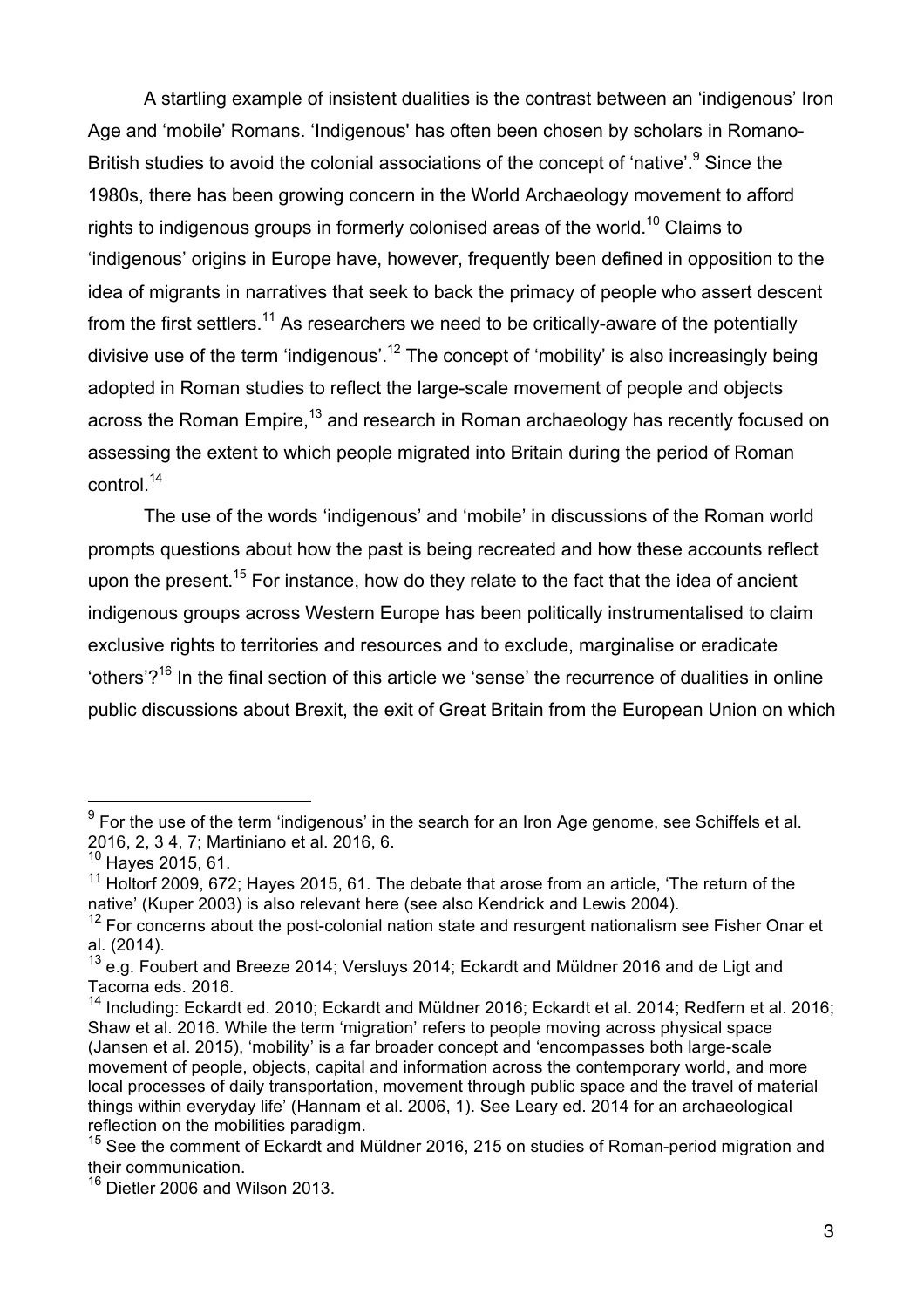most UK citizens were called to cast a vote on 23 June 2016.<sup>17</sup> This provisional analysis indicates that some understandings of the past that academics see as more accurate and/or progressive can be turned around and used to support different political positions.

# **Roman Britain as a 'good thing'**

In their study of museum displays of the Romans in Britain, Beard and Henderson define what they term the 'insistent duality' of Boudica/Boadicea, to reveal tensions in the ways that the Roman intervention and assimilation of ancient Britain is perceived.<sup>18</sup> They ask:

Is Roman Britain Roman or native? British or foreign? Part of the seamless web of 'our island story', or an ignominious period of enemy occupation? The origins of (European) 'civilization' on our shores, or an unpleasant, artificial intrusion that actually managed to postpone (British) 'civilization' for almost a thousand years? Can we avoid taking sides? And if not, whose side are we on?<sup>19</sup>

The notion of insistent dualities is thus characterised by opposing ideas about the past, many of which appear able to co-exist even in the mind of a single individual.<sup>20</sup> Kristian Kristiansen frames the concept of dualities in a similar way, when defining two European myths of origin that derive from a classical dichotomy between 'civilisation' and 'barbarism'. $21$  He argues that:

This dichotomy … has produced two dominant European myths of origin: (i) The first emphasises the importance of cultural transmission from the so-called centres of 'Civilisation' in the origins of Europe, focusing on the barbarian destruction of Classical Rome and the subsequent revitalisation of 'Classical Civilisation' from the Renaissance onwards. (ii) In contrast, the second stresses the indigenous nature of European origins and situates 'Barbarism' as the original source of uncorrupted freedom providing a vital alternative to the despotism of the classical empires.

 $\overline{a}$ 

 $17$  Those UK citizens who had been living abroad for more than fifteen years were excluded from the vote.

<sup>&</sup>lt;sup>18</sup> Beard and Henderson 1999, 47.

<sup>19</sup> Ibid., 46–7.

 $20$  Hingley and Unwin 2005, 214–221.

 $21$  Kristiansen 1996, 138.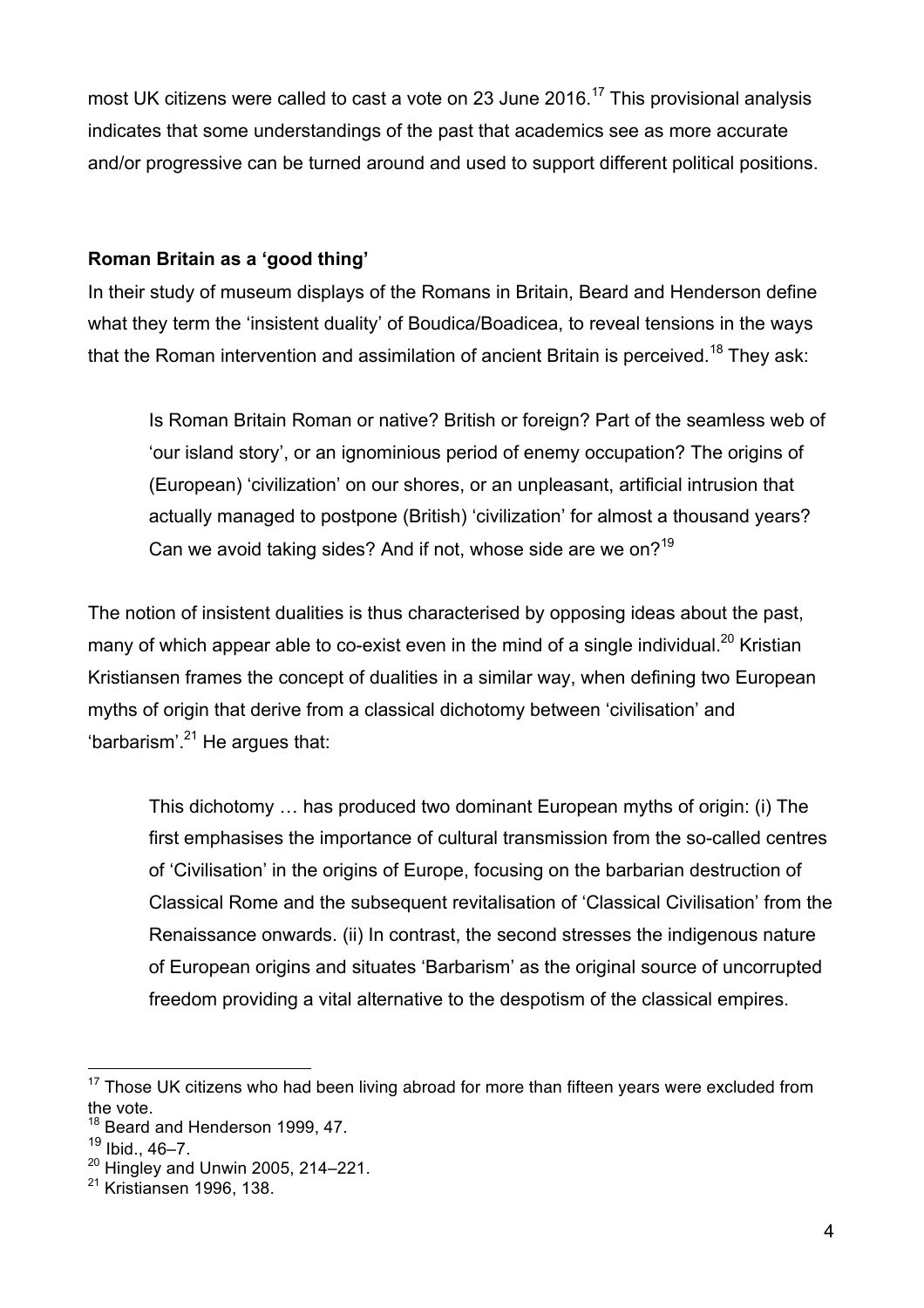These concepts are comparable to those defined by Alfredo Gonzáles-Ruibal when he describes two types of colonialist discourses current from the mid nineteenth to the mid twentieth centuries: 'the discourse of civilisation and the discourse of origins'.<sup>22</sup>

The articulation of these dualities often seems to relate to the ways that we understand our places in the present, and derives potency from the inherent ambiguity of the concepts in classical texts that address Britain.<sup>23</sup> Ideas about the Iron Age and Roman pasts have long called upon the writings of classical authors, including the works of Caesar, Tacitus and Cassius Dio.<sup>24</sup> The conceptions derived from these accounts have changed substantially, over time, as a result of research and also due to changes in how people conceive the world.<sup>25</sup> Gradually, a knowledge of the pre-Roman and Roman past has emerged that has distanced itself from the classical texts, although the descriptions included in these literary sources remain at the core of contemporary understanding. $^{26}$ Inherited dualities, therefore, still operate powerfully in British culture.

School teaching, television and museums play a key role in the shaping of dominant narratives in contemporary British society.<sup>27</sup> Television coverage of Iron Age and Roman Britain in the programmes 'What the Romans Did for Us', 'Meet the Ancestors' and 'Time Team' —and some museum displays— suggest that the Roman invasion was a 'good thing' for those living to the south of Hadrian's Wall.<sup>28</sup> In some cases they emphasise the idea that the Iron Age people of Britain were 'barbarians' who lacked any form of evolved civilisation.<sup>29</sup> Similarly, the post-Roman period is often described as a move to a 'darker

<sup>22</sup> Gonzáles-Ruibal 2010, 39.

 $23$  Clarke 2001 has explored the ambiguity at the core of Tacitus' description of Britain in the *Agricola*. The ambiguities within classical texts describing the people of Britain have been developed since the Renaissance to explore the identity of Iron Age and Roman-period peoples.<br><sup>24</sup> cf. Braund 1996.

 $25$  Smiles 1994; Morse 2005; Hingley 2008.

<sup>&</sup>lt;sup>26</sup> Even if we aim to work beyond or to sideline classical writings, however, they remain an element in how we comprehend the past, since these ideas are drawn upon in our society, media and educational system (Webster 1999; Hingley 2011).

<sup>&</sup>lt;sup>27</sup> Piccini and Henson 2007; Bonacchi 2014.

<sup>28</sup> Hingley and Unwin 2005, 3, 207–8; Hingley 2015b, 169–72; Pohl 2016, 230, 233–4, 236–7; Rebecca Redfern pers. com. The concept of the Roman conquest of Britain as a 'good thing' is derived from Seller and Yeatman's satirical writings in their children's book, *1066 and All That* (Seller and Yeatman 1930, 10–1; cf Hingley and Unwin 2007, 3, 207. That Sellar and Yeatman were satirising school history of the early twentieth century makes it even more ridiculous that a television programme 70 years later should use the concept so uncritically.<br><sup>29</sup> Hingley 2015b, 169–72.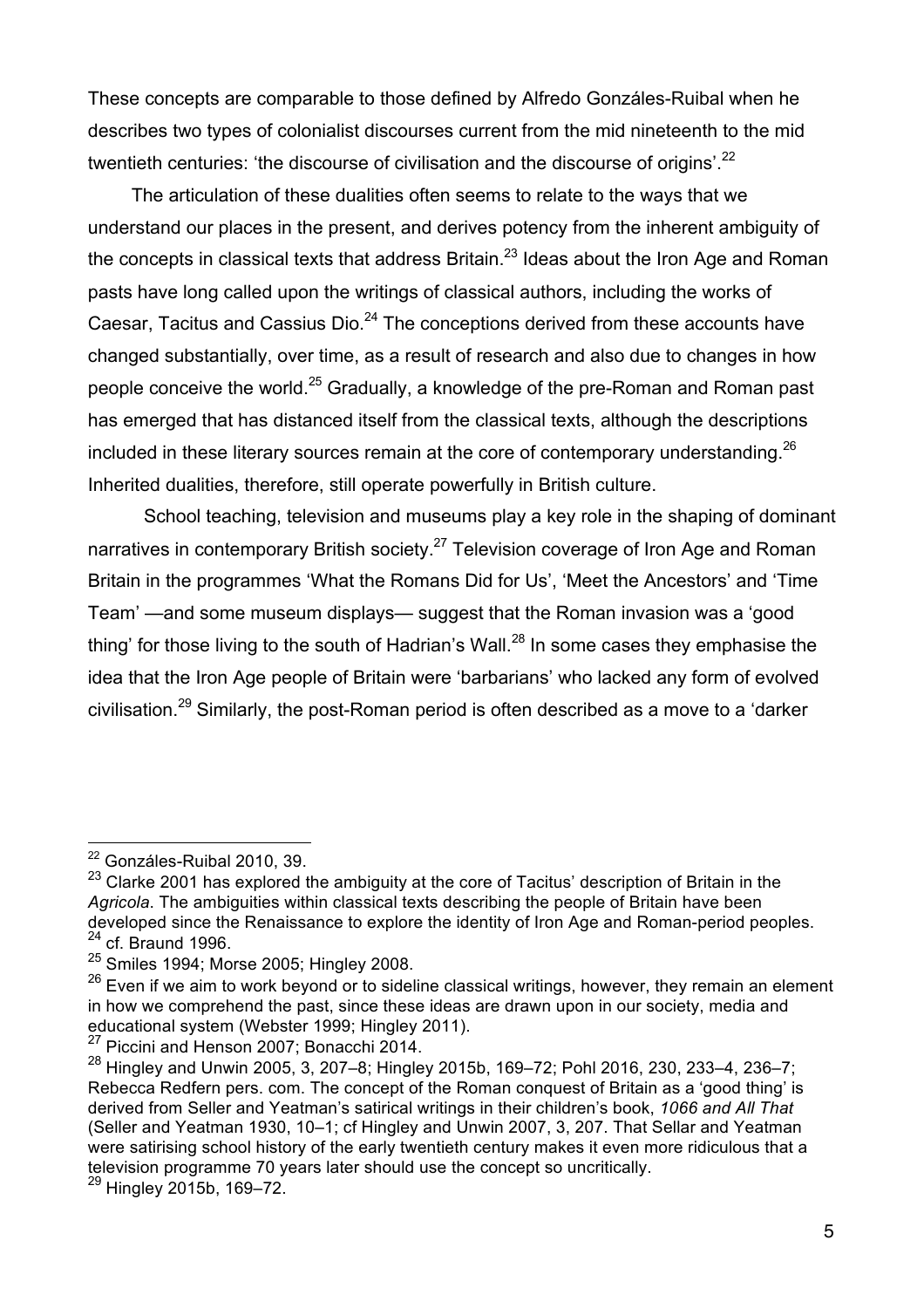age', another expression of Kristiansen's myth of origin,<sup>30</sup> which opposes civilised Romans with uncivilised barbarians.<sup>31</sup>

Pete Wilson has suggested that the prominence of the Roman past on TV reflects the 'tele-visual' character of Roman sites and finds, and the fact that coverage of Roman Britain in the National Curriculum in England (Key Stage 2) makes this period familiar to the public.<sup>32</sup> Until recently, the teaching of history in English schools commenced with the Roman invasion–a stark contrast with the emphasis on Iron Age Celts in Welsh schools at that time.<sup>33</sup> It included the 'barbarian' ancient Britons that were first mentioned in classical texts (including Caratacus and Boudica), but excluded the previous millennia of settled life in Britain. In 2010, the All-Party Parliamentary Archaeology Action Group led an important and successful initiative for prehistory to be included in the English National Curriculum, noting that 'the UK is the only European State to neglect prehistory in this way'.<sup>34</sup>

The new National Curriculum, introduced in 2013, includes the option of teaching the 'Stone Age to the Iron Age' at Key Stage 2, while Key Stage 3 has optional topics on the Neolithic and Iron Age. $35$  It is stated that pupils 'should' be taught about 'Changes in Britain from the Stone Age to the Iron Age', with cited examples:

- Late Neolithic hunger-gathers [sic] and early farmers, for example, Skara Brae.
- Bronze Age religion, technology and travel, for example, Stonehenge.
- Iron Age hill forts: tribal kingdoms, farming, art and culture.

For the 'Roman Empire and its impact on Britain', the examples are:

- Julius Caesar's attempted invasion in 55–54 BC.
- The Roman Empire by AD 42 and the power of its army.
- Successful invasion by Claudius and conquest, including Hadrian's Wall.
- British resistance, for example, Boudica.

 $30$  Kristiansen, 1996, 138.<br> $31$  Lucy and Herring 1999, 7.

<sup>32</sup> Wilson 2016, 52.

<sup>33</sup> Mytum 2004, 99.

<sup>34</sup> English Heritage 2010, 19.

<sup>&</sup>lt;sup>35</sup> Department for Education 2014, 247, 251.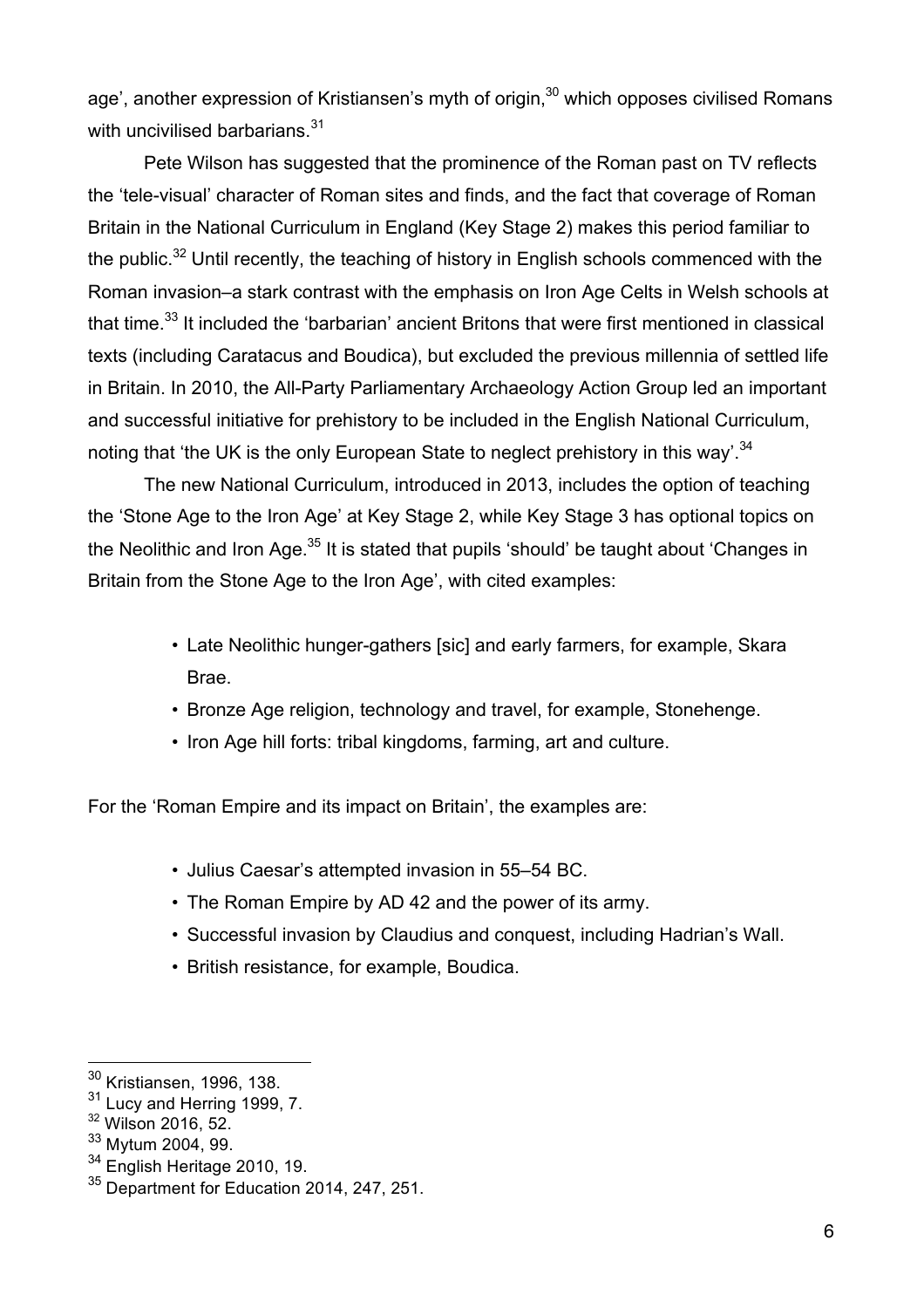• 'Romanisation' of Britain: sites such as Caerwent and the impact of technology, culture and belief, including early Christianity'.<sup>36</sup>

The main emphasis in the teaching of the ancient past in England remains on Roman history, highlighting invasion, resistance and Romanisation.

The British Broadcasting Corporation (BBC) provide a website to support history teaching at Key Stage 2, which includes the following titles:

- How the Romans conquered Britain
- What was life like in the Roman army?
- What was it like in Roman Britain?
- How did the Romans change Britain? $37$

Aimed at a young audience, this includes discussions about how the 'Celts' fought back against the Roman invaders, life as a Roman legionary, visiting a Roman town, looking around a Roman villa, the nature of the technology that Romans brought to Britain and how the Romans left their mark on Britain.<sup>38</sup>

Nigel Mills has observed that images and concepts derived from the teaching of the Roman past in schools may be perceived as boring and predictable today.<sup>39</sup> The English educational system emphasises that knowledge of the Romans in Britain is well established and definitive, that we now know what we need to know, and also that the Romans were rather like us: they lived in a relatively ordered and settled world, with law, education, literature, theatre, sports, taxes and clear class divisions. The Iron Age peoples seem, by contrast, somewhat 'other', having lived in tribal kingdoms with no urban centres, created hillforts, oral traditions and having been subjected to armed invasion.<sup>40</sup>

 $36$  The post-Roman recommendations are not listed in this article.

<sup>37</sup> BBC 2017.

<sup>&</sup>lt;sup>38</sup> Certain museums have been heavily involved in supporting school teaching and have often attempted to avoid the dualities outlined in this paper, but frequently without success as it proves difficult to dissolve stereotypes (Rebecca Redfern pers. com.).

 $39$  Mills 2013, 1-2.

<sup>40</sup> Although it should be noted that some imaginative and well informed educational packages have been produced for both the Iron Age and Roman periods. It is also true that the teaching of the Iron Age and Roman periods to fairly young children requires simplification of ideas about the past. We do not mean directly to be critical of the teaching profession on the above comments. The simplest way to influence the National Curriculum is for archaeologists and teachers to work together.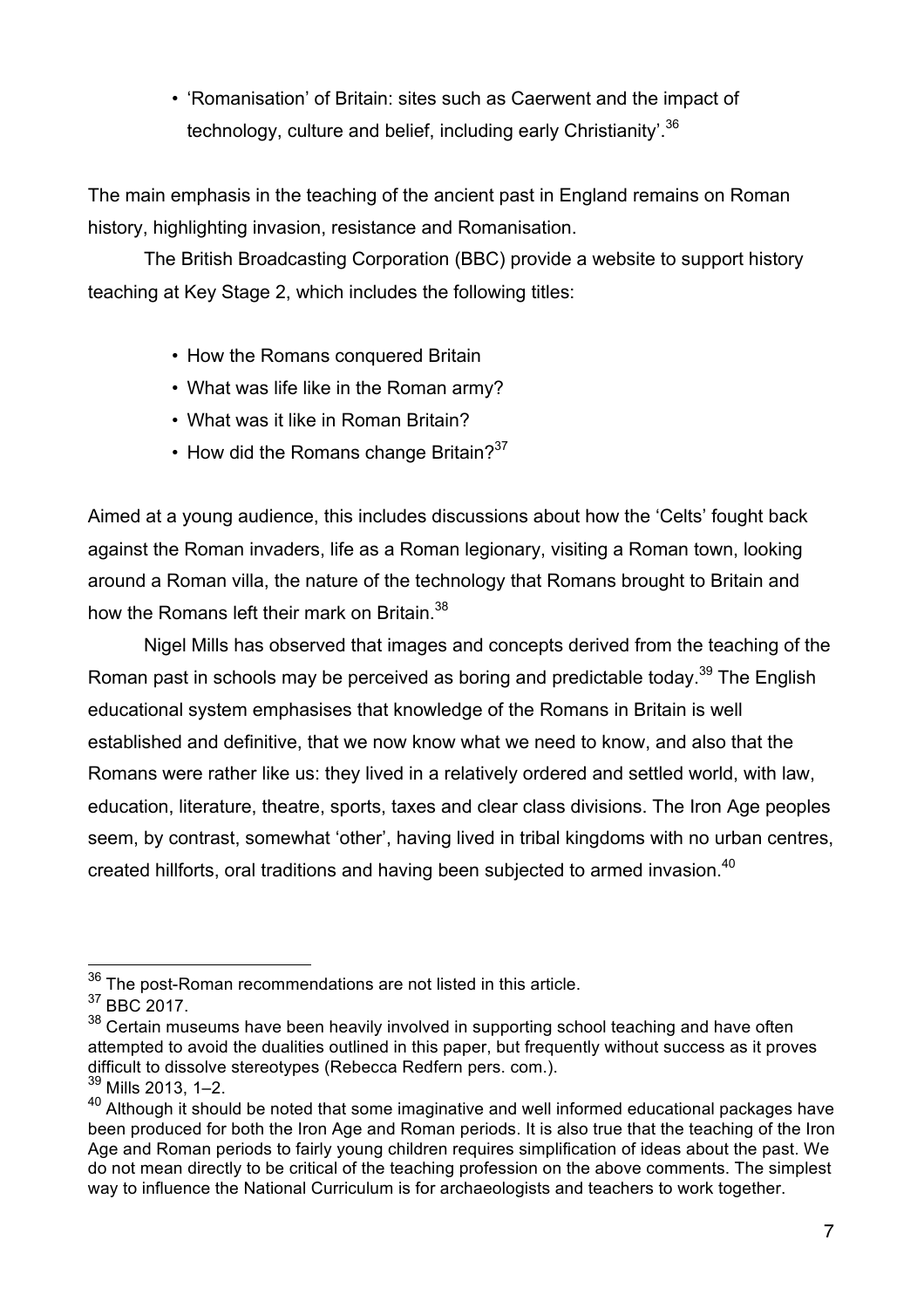The critical assessment of concepts of 'Celtic' identities in archaeology has also highlighted the problems of drawing direct comparisons between populations resident in Europe in the ancient past and the present.<sup>41</sup> Until recently, the National Curriculum in Wales had strongly emphasised the Celtic Iron Age and the Celtic origins of the Welsh.<sup>42</sup> The new Welsh National Curriculum for History, published in 2008, instead specifies that Stage 2 pupils should be given the opportunity to study either the 'Iron Age Celts **or** the Romans' alongside a range of other options.<sup>43</sup> It stresses that pupils should develop knowledge that is based in 'the local area within the wider context of Wales, but including examples from Britain and other countries.' This can help to dilute the earlier educational focus on the Celtic past, which did not necessarily contribute to create or project an inclusive image for Welsh society today.<sup>44</sup>

Based on these narratives, we suggest a range of insistent dualities as shown in Table 1.<sup>45</sup> These themes were discussed at workshops in Durham in November 2016 and March 2017. These are outlined to illustrate some of the dualistic concepts on which many interpretations of the Iron Age and Roman pasts often seem to be focused and they are forming the basis for our research which is exploring the ambiguity in the ways that these concepts are communicated. The core of this paper addresses how a number of these, related primarily to stability and movement, appear to remain central to recent archaeological research and the media coverage and public re-use of Iron Age and Roman pasts. Although this case study may seem to exclude certain of the listed dualities, many of these concepts are represented in the ways that ideas about population stability and movement are communicated in archaeological accounts and items in the social media that draw upon these.

| <b>Iron Age</b> | Roman     |
|-----------------|-----------|
| Indigenous      | Foreign   |
| <b>Barbaric</b> | Civilised |
| Spiritual       | Rational  |

<sup>41</sup> e.g. James 1999; Collis 2003; Dietler 2006.

<sup>42</sup> Mytum 1999, 199; Mytum 2004, 99; Rhys 2008, 243–6.

<sup>43</sup> Department for Children 2008, 12.

 $44$  cf. Rhys 2008, 244–6. It is also true that many of the people who seek to draw upon ideas of Celtic identity are making connections with the past without necessarily aiming to exclude others (cf. Harvey et al. 2002, 4).

<sup>&</sup>lt;sup>45</sup> For earlier research see Hingley 2000, 147–9.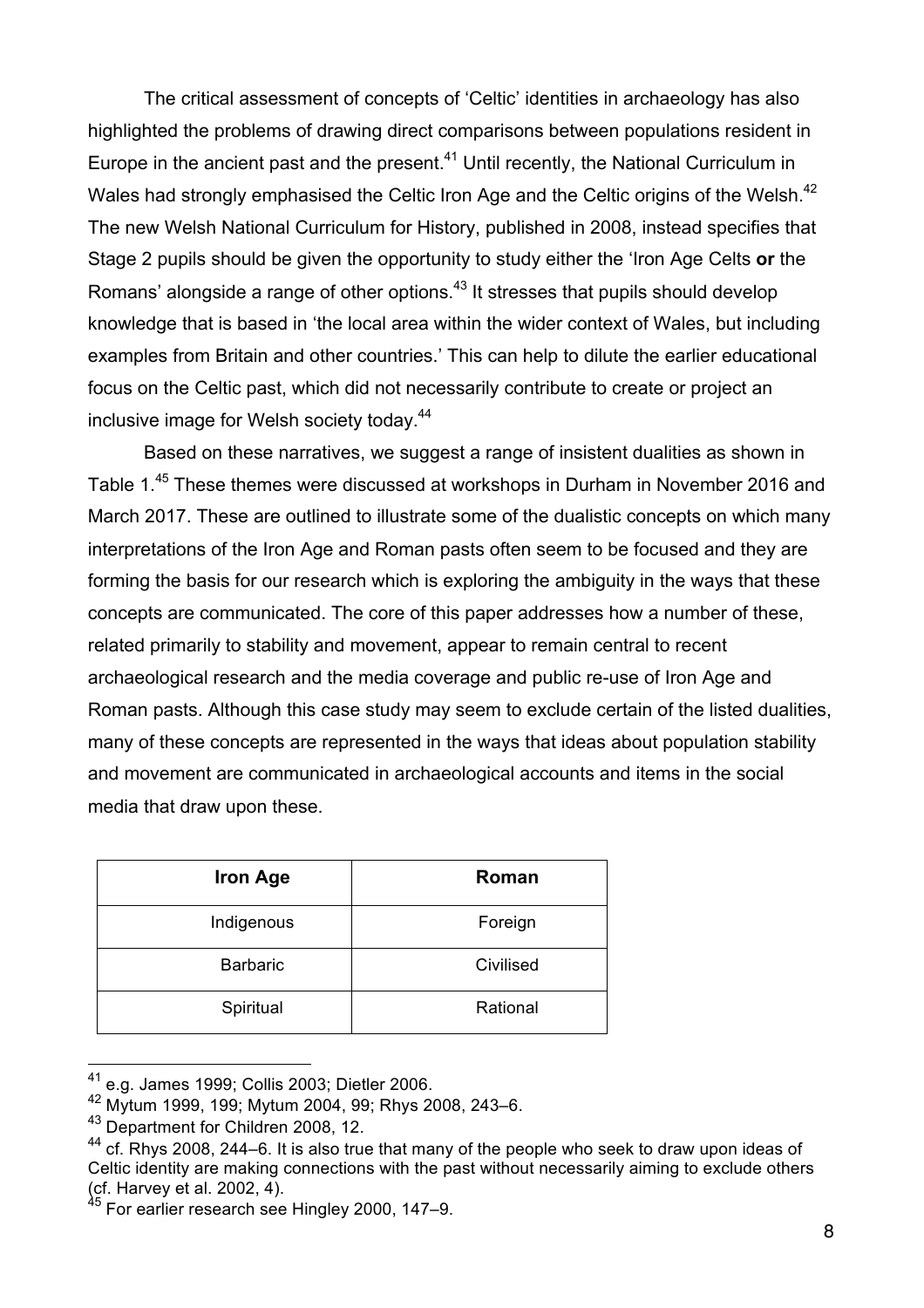| Insular          | Multicultural          |
|------------------|------------------------|
| Wild             | Cultured               |
| Ignorant         | Educated               |
| Instinctive      | Controlled             |
| Rural            | Urban                  |
| Agrarian         | Industrial/Militarised |
| Free             | Enslaved               |
| Traditional      | Progressive            |
| <b>Dispersed</b> | Centralised            |
| Rooted           | Mobile                 |

Table 1: A list of dualities for Iron Age and Roman Heritages<sup>46</sup>

# **An 'indigenous' Iron Age**

This section picks up on the ideas of Iron Age people as indigenous, insular, wild, free, traditional and rooted. Classical authors gave 'tribal' and personal names to 'barbarian' peoples, providing a potent foundation for ideas of identity, since these were the first ancient peoples to be named by literary sources. From the sixteenth century, these communities were often mentioned in contexts where contemporary societies felt culturally dominated or militarily threatened by powerful kingdoms, states or empires.<sup>47</sup> During the nineteenth and twentieth centuries, concepts of indigenous origins became caught up with debates and narratives that addressed national identity. Hobsbawm has argued that the understanding of nations as a natural, or 'God-given', way of classifying people is a myth springing from modernity.<sup>48</sup> Such conceptions have drawn upon ideas derived, for

 $46$  Of course many of these popular ideas are contradicted by archaeological information, for example the occurrence of slave shackles in Iron Age contexts.

<sup>47</sup> Geary 2002, 19; cf. Morse 2005, 11 for Celtic identity in Britain.

<sup>48</sup> Hobsbawm (1990, 10); cf. Gibson et al. 2013, 3.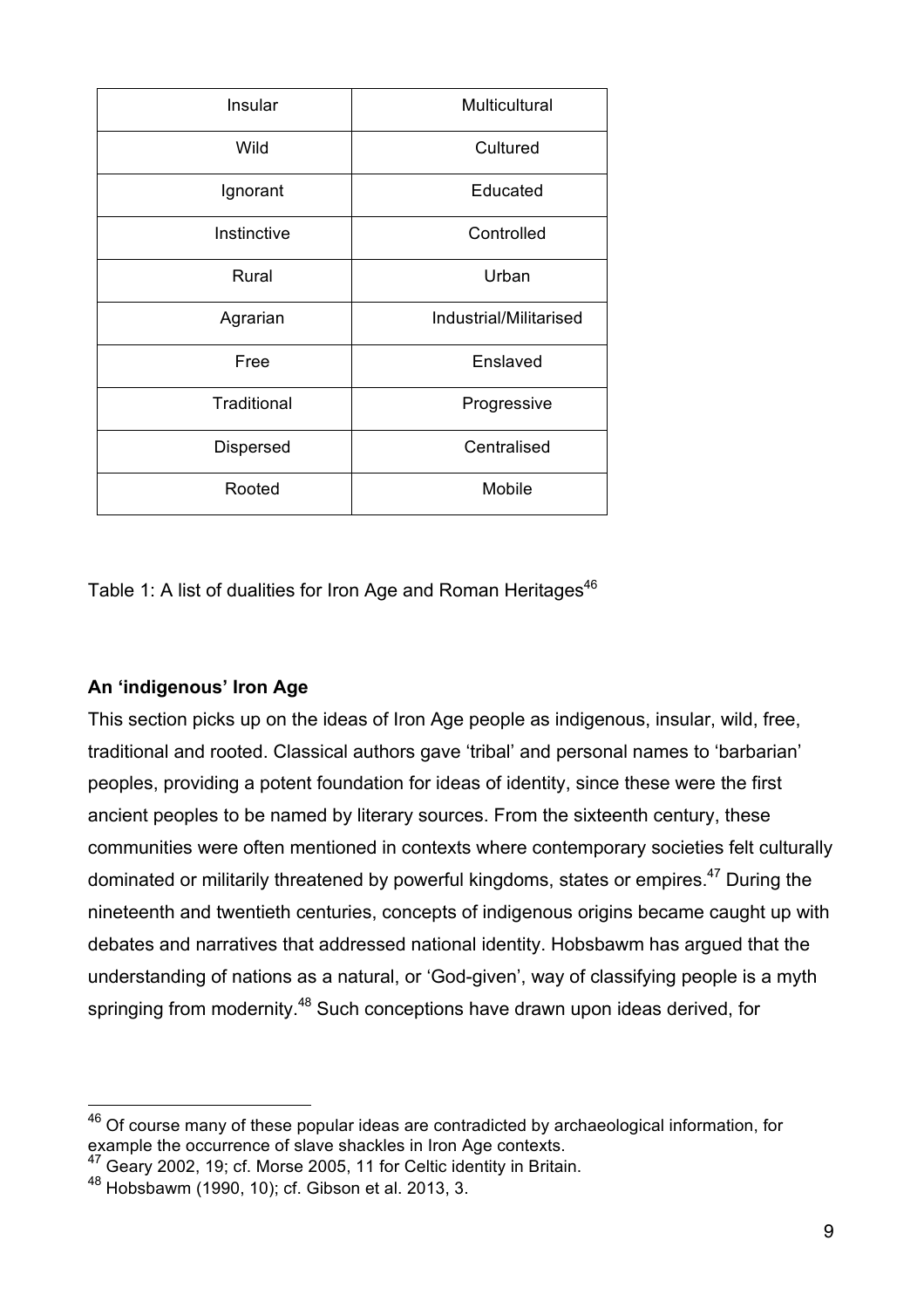example, from the Celtic and Germanic identities of communities laying claim to historical roots, and continue to be of concern when adopted in an essentialist fashion.<sup>49</sup>

It is unlikely that classical writers such as Julius Caesar and Tacitus had access to any detailed information regarding the origins of the Iron Age peoples of Britain, but this did not prevent them speculating. Caesar, for example, had direct experience of Britain from his two invasion campaigns of the south-east, in 55 and 54 BC, and observes (*B. Gall*. 5.12):

The inland part of Britain is inhabited by inhabitants declared in their own tradition to be indigenous to the island, the maritime part by those that migrated at an earlier time from the land of the Belgae to seek booty and invasion. Nearly all of these latter are called after the names of the states from which they sprang when they went to Britain; and after the invasion they lived there and began to till the fields.<sup>50</sup>

Tacitus (*Agricola* 11) describes the initial conquest of Britain during the period from AD 43 to the later first century. He also discussed British origins, noting that it was not clear whether the first inhabitants of Britain were natives or immigrants and that:

The reddish hair and large limbs of the Caledonian proclaims a Germanic origin: the swarthy faces of the Silures, the tendency of the hair to curl and the fact that Spain lies opposite, all lead one to believe that Spaniards crossed in ancient times and occupied that part of the country. The people nearest to Gaul likewise resemble them. It may be that they still show the effects of a common origin; or perhaps it is climatic conditions that have produced this physical type in lands that converge so closely from north to south. On the whole, however, it seems likely that Gauls settled on the islands lying so close to their shores. In both countries you find the same ritual and religious beliefs. There is no great difference in their language …

These accounts, although in no way reliable as ethnographic descriptions,  $51$  have formerly been taken to suggest that the peoples of Iron Age Britain had rather mixed

 $^{49}$  Dietler 2006; Wilson 2013.<br><sup>50</sup> Text slightly modified from original translation by H.J. Edwards.

<sup>51</sup> Woolf 2011, 90–1.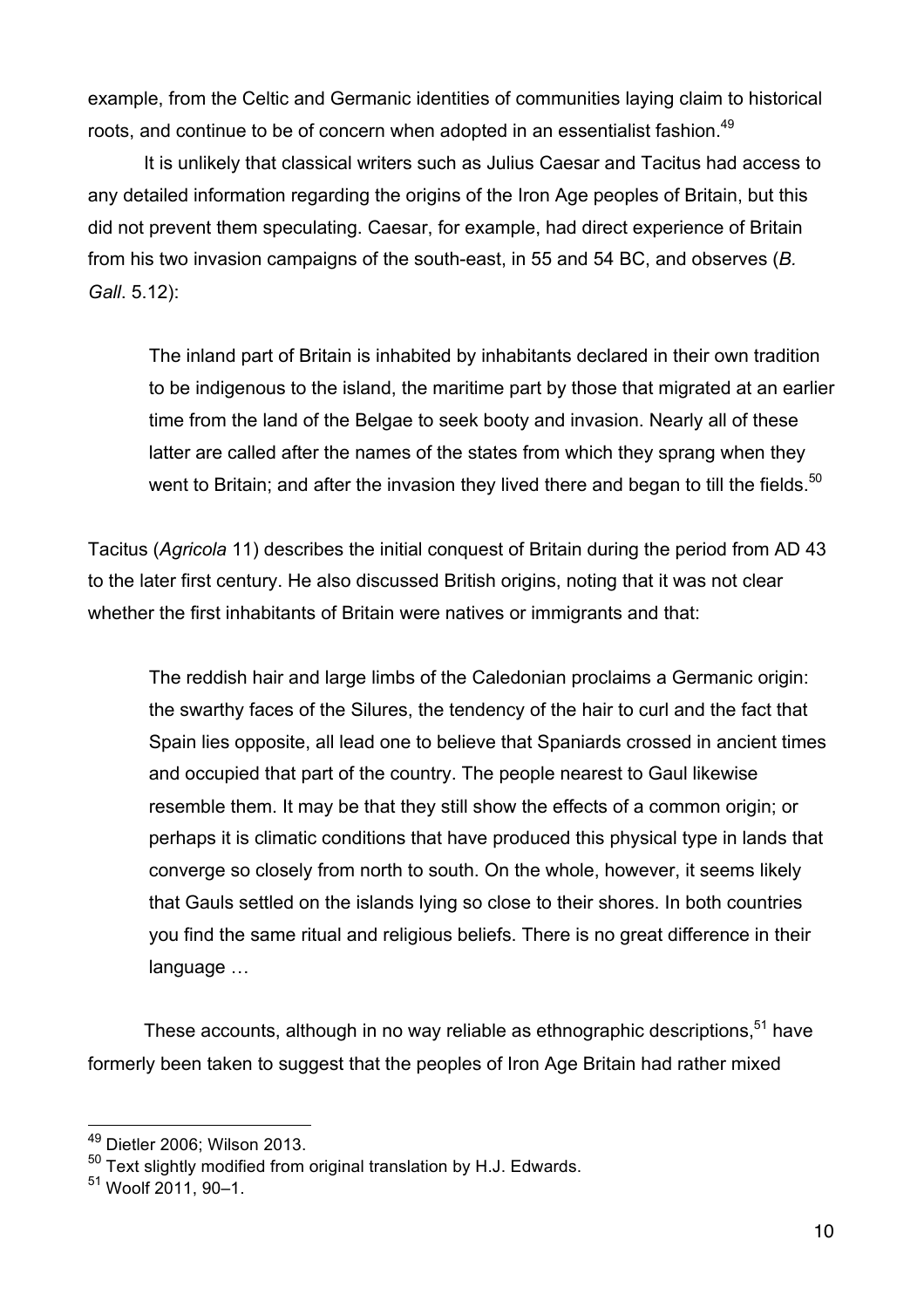cultural origins. Prior to the 1960s, Iron Age archaeologists explained many aspects of the archaeological record by referring to the invasions of new people from continental Europe, a model termed the 'invasion hypothesis'.<sup>52</sup> Since then, however, interpretations have turned away from the concept of Iron Age invasions and migrations towards the idea that many of the peoples of Iron Age Britain may have been indigenous to the areas in which they lived. Cunliffe, for example, has presented a balanced perspective:

There can be no doubt … that the communities of the south and east of Britain were in frequent, if not constant, contact with the adjacent Continent. … there may well have been a trickle of immigrants who would have merged imperceptibly with the native communities. On some occasions larger groups may have arrived, but unless they were numerous enough and determined enough to have maintained their alien identity over several generations they are unlikely now to be archaeologically visible, and their cultural contribution, like their genes, will have been absorbed into the indigenous pool. $53$ 

This focus on 'indigenous' Iron Age peoples is part of a far wider tradition in which archaeologists have become broadly resistant to the idea of large-scale migration in the prehistoric past, looking determinedly for indigenous origins across the globe.<sup>54</sup> Recent research is once again, however, beginning to emphasise the level of interaction between south-eastern Britain and the Continent during the Late Iron Age, and the increasing mobility of people.<sup>55</sup> Counter to this, developing scientific techniques may inadvertently be adding authority to the image of the indigenous Iron Age.

An article in the magazine *British Archaeology*, entitled 'The ancient British genome',<sup>56</sup> outlines recent attempts to define a characteristic genome for Iron Age British populations using aDNA investigation of ancient skeletal remains.<sup>57</sup> Most significant studies of DNA have examined samples from living people, although it is becoming increasingly possible to extract aDNA from ancient human remains, constituting the

<sup>52</sup> Cunliffe 2005, 9, 83–4.

 $53$  Ibid., 83–4.<br> $54$  van Dommelen 2014.

 $55$  e.g. Moore 2016.<br> $56$  Pitts 2016, 14. See Schiffels 2016 for an introduction to genome analysis.

 $57$  Previous attempts to identify ancient population movements have involved the sampling of DNA from contemporary populations (e.g. Leslie et al. 2015, Figure 1). aDNA ('ancient DNA') analysis is characterised by the sampling of materials derived from contexts not intended for DNA use, such as bones from archaeological excavations (Redfern et al. 2017).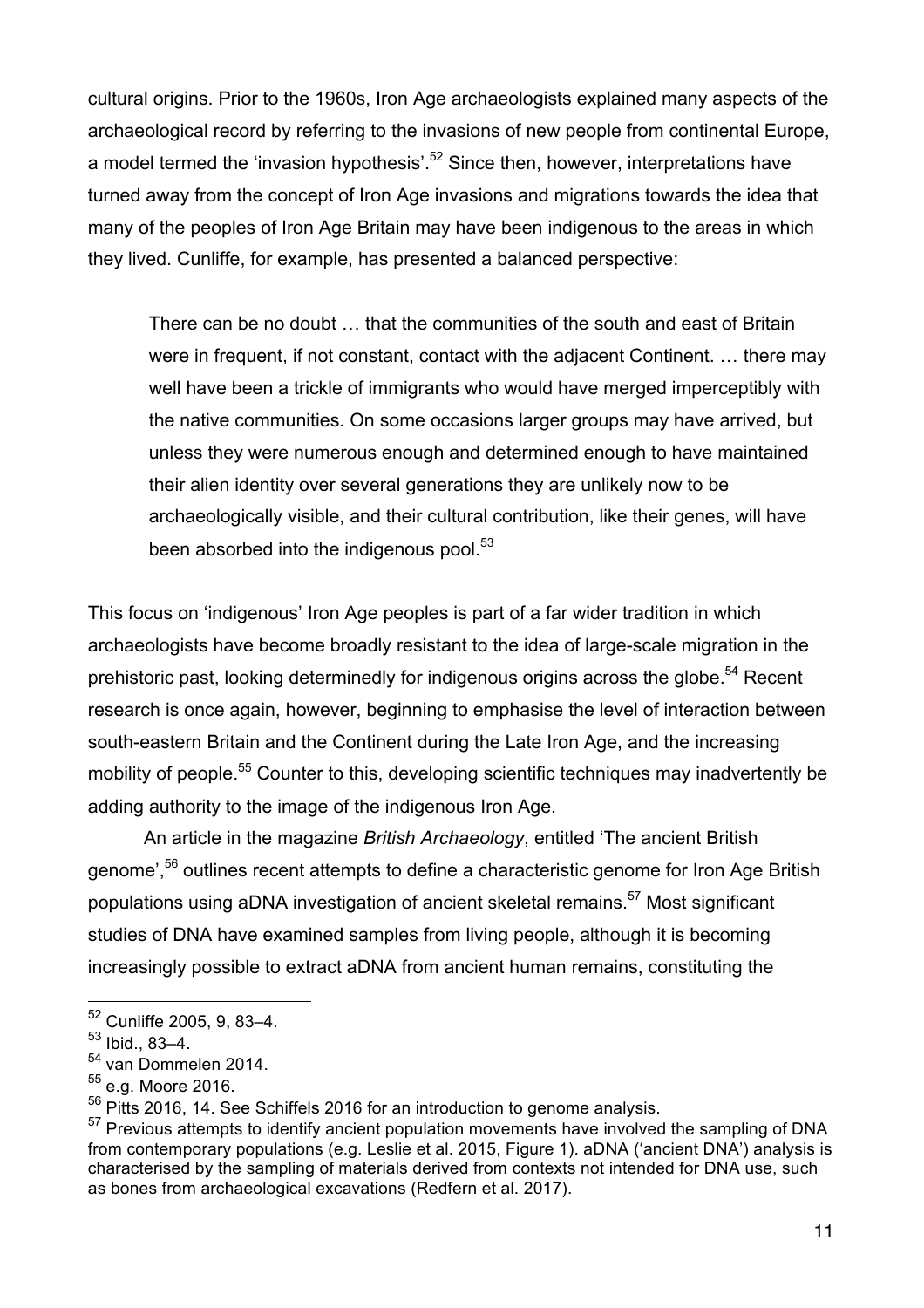beginning of a 'revolution' in the field of ancient human genetic history.<sup>58</sup> Projects across England have published the genomes of twenty-three people, four from the Iron Age, eleven from the Roman period and eight from the Anglo-Saxon period. Mike Pitts has asked 'How much are modern Britons Anglo-Saxon, Roman or ancient British?'<sup>59</sup> We wonder if this is actually a valid question to ask at all since it focuses on the idea of the passing on of specific ancient genetics to modern populations.

Two significant studies of ancient genomes have been published in *Nature Communications*. <sup>60</sup> Research by Schiffels et al. analysed ten aDNA samples from excavations in eastern England. These included three Iron Age samples from Cambridgeshire used as proxies for the 'indigenous British population'.<sup>61</sup> The authors note that the Iron Age samples 'preferentially merged at the base of the ancestral branch for all modern Northern European samples<sup>'.62</sup> The second study, by Martiniano et al., addressed nine ancient samples from a burial area at York, including six Roman-period individuals whose genomes showed similarities with a sample derived from a single Iron Age burial, a finding that the authors have taken to suggest population continuity. $63$  This research emphasises the potential complexity of the genetics of the ancient population of Britain.<sup>64</sup> Although this literature on aDNA offers major opportunities to contemplate the complexity of the population of Iron Age Britain, it still uses the term 'indigenous' to address Iron Age people and their descendants.<sup>65</sup>

A burial from the outskirts of early Roman London offers a particularly interesting perspective on Iron Age mobilities and identities.<sup>66</sup> The 'Harper Road woman' was buried in a wooden coffin, well beyond the southern boundary of the early city of Londinium, on higher ground in Southwark. The skeleton was found in an extended position and accompanied by an array of grave goods, some interpreted by archaeologists as 'indigenous' and others as 'Roman'. $67$  These included a mirror, a toilet set, a neck-ring, a flagon, two samian dishes and pig bones. The flagon and samian vessels suggest that the

<sup>58</sup> Pitts 2016, 15.

 $59$  Ibid.

 $60$  Schiffels et al. 2016 and Martiniano et al. 2016.

 $^{61}$  Schiffels et al. 2016, 3.<br> $^{62}$  Ibid., 5.<br> $^{63}$  Martiniano et al. 2016, 1.

 $^{64}$  e.g. Schiffels et al. 2016, 1; Schiffels 2016, 16.<br> $^{65}$  e.g. Schiffels et al. 2016, 2, 3 4, 7; Martiniano et al. 2016, 6.

 $66$  Redfern et al. 2017. We very grateful to Rebeca Redfern for discussion of this information.

<sup>67</sup> Cotton 2008; Wallace 2014: 62.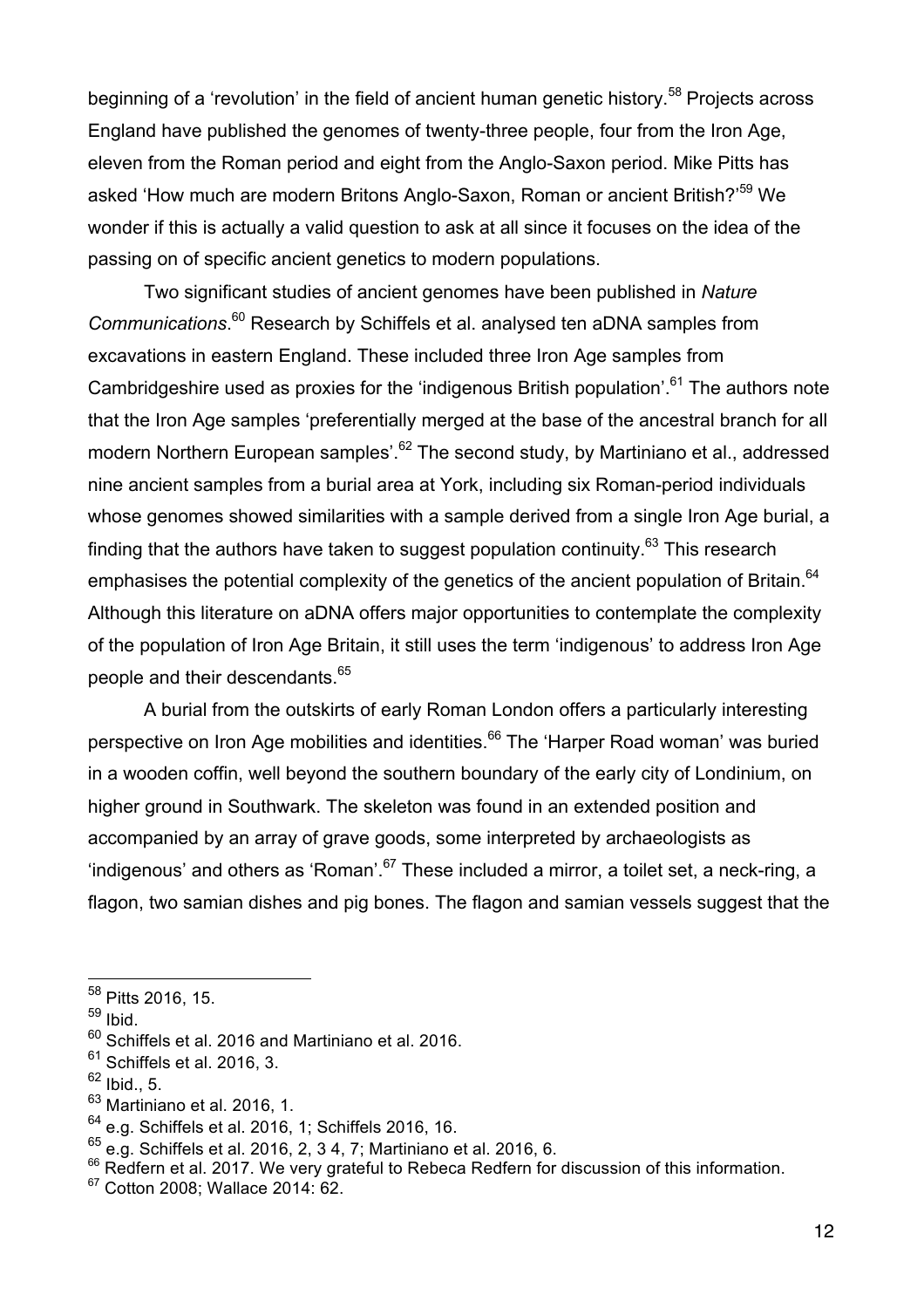burial may date to before AD 65.<sup>68</sup> The neck-ring resembles a number of arm rings and torcs from Hertfordshire and East Anglia, while the two-piece toilet set has an Iron Age pedigree.69 The aDNA analysis indicates that this person had brown eyes and dark hair and, although the style of burial and the skeletal anatomy was indicative of a female, the chromosomes were male  $(XY)$ .<sup>70</sup> Stable isotope analysis has suggested that she was probably born in Britain.<sup>71</sup> We need to consider 'internal' movement within Iron Age and Roman Britain, since discourses of mobility often exclude this category.<sup>72</sup> It is likely that this woman came from a family resident in Britain at the conquest of AD 43, who buried her on the periphery of the early city—an indigenous response to the rapid changes occurring in south-eastern Britain.<sup>73</sup> The stable isotope analysis also indicated that a maternal ancestor of the Harper Road woman may have traveled from eastern Europe or further afield.<sup>74</sup> The results of research into the remarkable burial deposit at Cliffs End Farm (Isle of Thanet, Kent), using stable oxygen and style strontium isotope analysis, indicate the presence of people from Scandinavia and southern Europe at this site during the Late Bronze Age and Iron Age.<sup>75</sup>

Iron Age people evidently did move around and we are concerned that attempts to define an Iron Age genome (or genomes) could potentially reinforce the efforts of some self-defined groups in Britain to claim territory and resources, and to marginalise the rights of people they have defined as 'other'.76 Recent scientific work on the DNA of contemporary communities has challenged the idea of a single Iron Age or Celtic genome across the UK by highlighting seventeen regionally distinct 'genetic clusters'.<sup>77</sup> Despite this it may prove difficult to replace the idea of indigenous Iron Age peoples in narratives about the past.

 $^{68}$  Cotton 2008: 156, 158-9.<br> $^{69}$  Redfern et al 2017.

 $^{70}$  The evidence of aDNA has indicated that this individual had 'a sex development disorder' (ibid.).

<sup>&</sup>lt;sup>71</sup> Rebecca Redfern pers. com.

 $72$  It is instructive to see that some accounts of individuals that may have remained in the vicinity of their places of birth during the Roman period tend to avoid the use the term 'indigenous', referring rather to the concept of 'local' individuals (cf. Eckardt et al. 2014; Eckardt and Müldner 2016). The concept of being local is, of course, not without its own difficulties (see below).

 $73$  Cotton 2008; Redfern et al. 2017.

 $74$  Ibid.

 $^{75}$  McKinley et al. (2015); Millard 2015.<br> $^{76}$  cf. Holtorf 2009.

 $77$  Leslie et al. 2015. This study has also argued that European groups feature substantially in the ancestry profiles of all the UK clusters (ibid., 311). See Ghosh 2015 for the BBC News coverage of this research.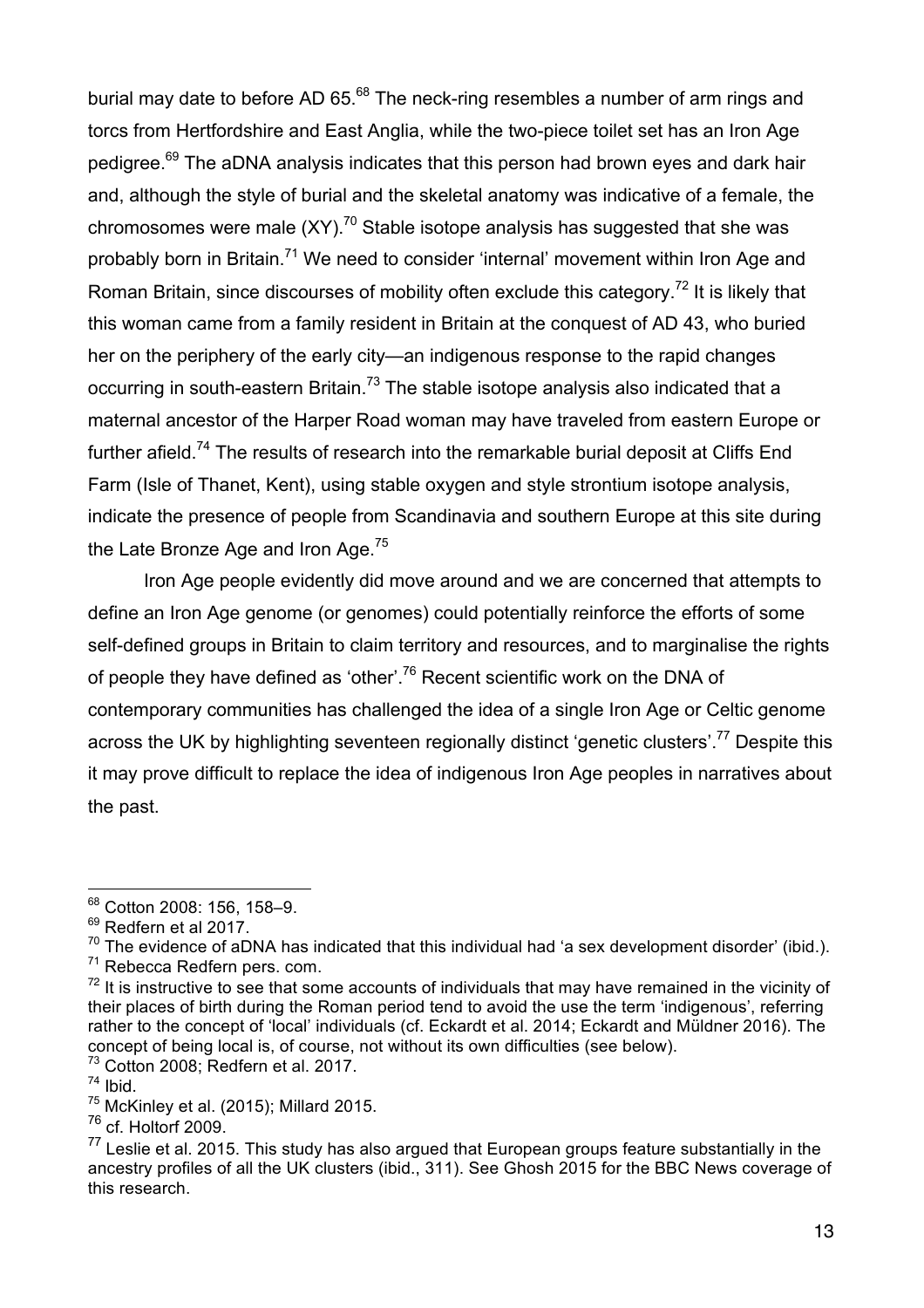Environmental interpretations of the Iron Age also reflect this indigenous concept. Robert Witcher has reviewed a narrative in ecological studies, arguing that the Iron Age is usually seen as a time when Britain was dominated by 'native' species, forming a direct contrast to the supposedly large-scale importation of new (or 'alien') species by the Romans.<sup>78</sup> Witcher has observed that some consider the Iron Age environment to have been 'dull and in need of enrichment', $79$  despite the fact that the archaeological record is too fragmentary to be sure that some 'alien' species were not already present prior to the Roman invasion.<sup>80</sup> The extent to which new species of animals and plants may have been imported to the British Isles prior to the Roman conquest is thus a relevant field for further research.<sup>81</sup>

## **Roman mobility: migration and 'local' peoples**

Here we reflect on the Roman populations of Britain as foreign, multicultural, controlled, urban, centralised and mobile (Table 1). The previous emphasis on the Romanisation of the ancient Britons has been challenged over the past twenty-five years by a body of research that presents a range of alternative approaches.<sup>82</sup> One important innovation has been deeper reflection on population movement.<sup>83</sup> This highlighted how the control and administration of the extensive lands incorporated into the Roman Empire depended on large-scale mobility that included significant numbers of soldiers, imperial officials and traders; people travelled long distances. <sup>84</sup>

An ambitious programme of scientific analysis of human remains has focused on tracing the areas from which people living in Britannia originated, aiming to assess the degree of migration and also the presence of 'local' people in the burial record, through cranial, stable isotope and aDNA analyses. $85$  Results from a project that examined a group of late Roman burials from the cemetery at Lankhills, Winchester (Hampshire), suggested

 $80$  Ibid., 19. Evidence exists to support the idea, for example, that animals were moved long distances prior to the Roman invasion (Albarella et al. 2008; Bendrey et al. 2009).

 $81$  van der Veen et al. 2008, 11; Witcher 2013.

83 Eckardt ed. 2010; Eckardt et al. 2014; Eckardt and Müldner 2016.

<sup>78</sup> Witcher 2013, 6.

 $79$  Ibid.

 $82$  Gardner 2013, 3–6. Although this often seems not to have played a significant role in the ways Britannia is communicated by television and in schools (Hingley 2015b, 167–72).

 $84$  Eckardt et al. 2014, 534. The papers in de Ligt and Tacoma eds. 2016 have explored migration in the early Roman Empire from a variety of perspectives.

 $85$  See Eckardt et al. 2014, 535 and Redfern et al. 2016 for a recent discussion of cranial analysis and stable isotope analysis (oxygen, strontium, lead, carbon and nitrogen) of human dental tissue. The potential and limitations of these complex and problematic methods of analysis are not considered further in this article. Prowse (2016, 208–211) has reviewed this research.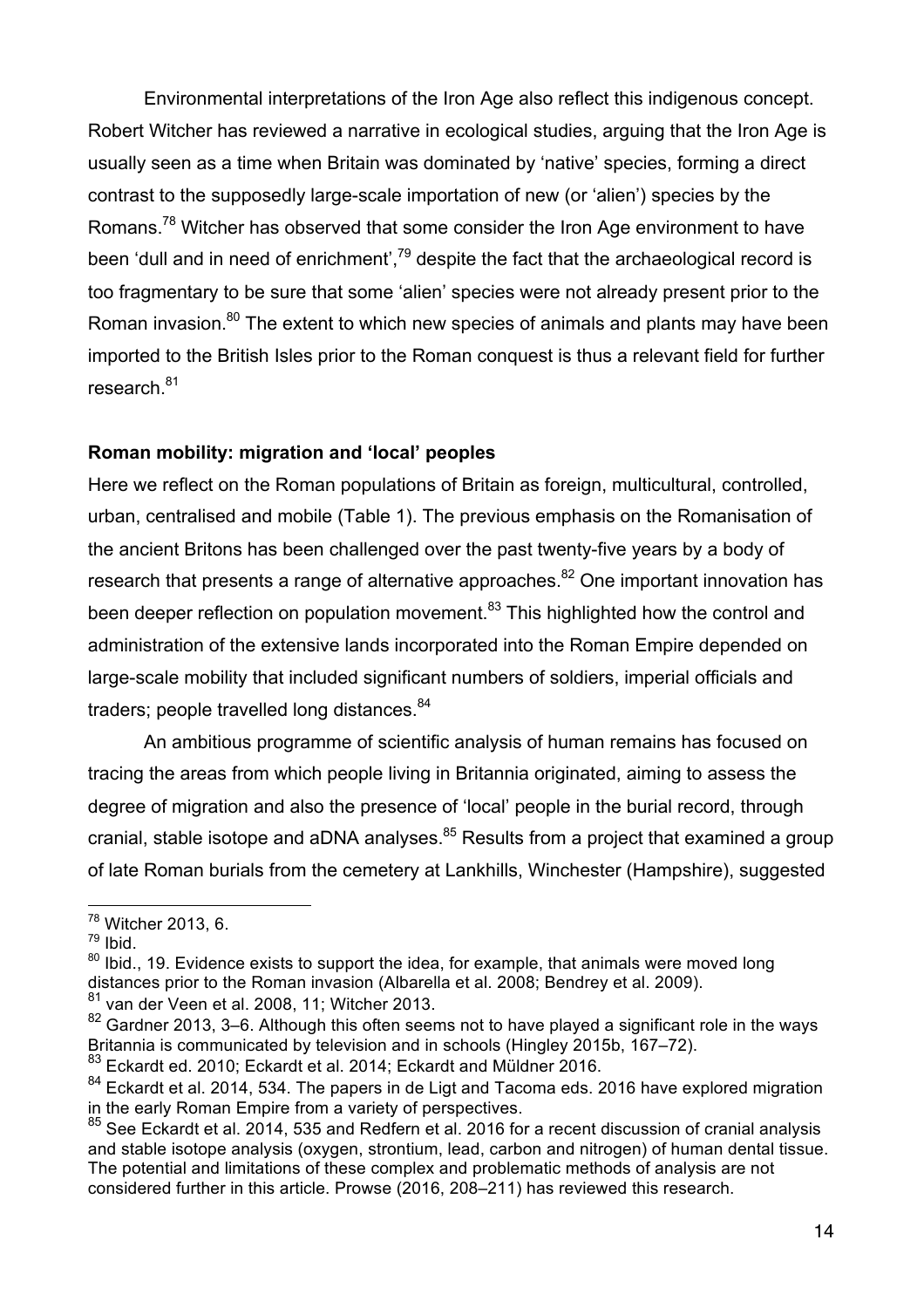that some of the individual burials were 'exotic', or a 'putatively immigrant population'.<sup>86</sup> Additional research has sampled twenty individuals from contexts across Roman London, identifying several who may have been from territories 'local' to Londinium as well as a number who may have come from the Mediterranean.<sup>87</sup> Examination of twenty-two skeletons from the Lant Street cemetery, in Southwark (the southern burial area of Roman London), has also indicated that there was sustained migration into the city from areas of the Mediterranean including North Africa and the Middle East.<sup>88</sup>

The combined results of these studies suggest that some of these urban centres received migrants from across the Empire throughout the Roman period.<sup>89</sup> Evidence reveals a range of burial practices for individuals who derived from locations across the Roman world. These include people who appear, from stable isotopic analysis and assessment of their burials, to have been 'local'.<sup>90</sup> Eckardt et al. have discussed the meaning of the concept of being 'local', which might relate to having origins from the particular place at which the individual was buried or, alternatively, to having an origin within Britain.<sup>91</sup> These studies also challenge any simple categorisation of immigrant groups in terms of burial practices and the artefacts that accompanied them into the afterlife.<sup>92</sup>

A counter to this image of substantial population movement is provided by stable isotope analysis of human bone from burials at the Roman small town and military centre at Catterick (North Yorkshire), which appears to show a markedly less diverse population than is indicated for larger towns.<sup>93</sup> In addition, stable isotope studies from other cemeteries have identified individuals who may have been 'local', and it is argued that the genomes of six skeletons from a Roman-period cemetery in York show affinities with the

 $^{86}$  Evans et al., 2006, 265.<br> $^{87}$  Shaw et al. 2016.

 $88$  Redfern et al. 2016.<br> $89$  Eckardt et al. 2014.

<sup>90</sup> Ibid., 539–40. Isotope analysis reflects the diet and the climatic and geological setting of an individual's residence in early life. Those identified as 'local' may therefore have been descended from one or more parents or ancestors who had been migrants. Studies have explored the mobility of individuals in relation to their age, gender, status and diet (ibid., 541–4).<br><sup>91</sup> Ibid. Eckardt et al. have also noted that individuals who appear to have been 'local' may have

derived from more distant areas with stable isotopic signatures similar to the areas in which they were buried. Prowse (2016, 213–9) has outlined other limitations with stable isotope studies of migration.

 $92$  Eckardt et al. 2014; Shaw et al. 2016, 65.

 $93$  Chenery et al. 2011. Although the neighbouring late Roman cemetery at Scorton produced evidence for people of non-British origin (Eckardt et al. 2015).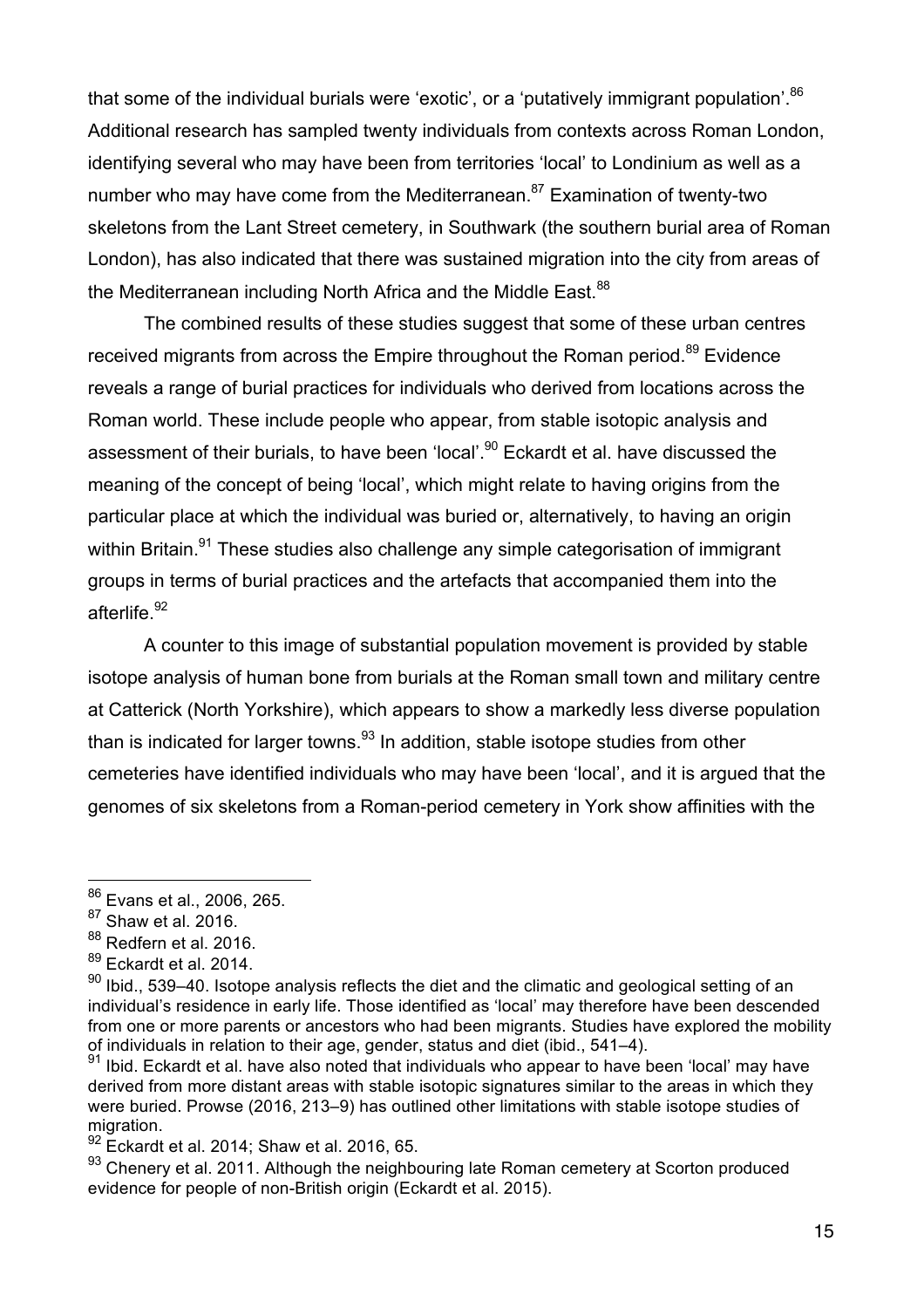'Iron Age genome' derived from an earlier burial from a cemetery at Melton in East Yorkshire, suggesting population continuity from Iron Age to Roman times.<sup>94</sup>

The majority of scientific analysis of geographical origins has been undertaken on human remains from the Roman cities and towns at York, Winchester, Gloucester and London—among the most likely destinations for migration to Britain in Roman times. London was the primary port, market and administrative centre of Britannia; York included a legionary fortress and a Roman colony; and Gloucester was also a colony. Britannia was, however, a primarily rural society, with perhaps around 90% of the population living in the countryside and small towns.<sup>95</sup> Relatively little research has been undertaken on burials from such sites. Moreover, stable isotopic investigations have, to date, often focused on Roman burials with unusual grave goods instead of exploring a diverse range of burials with different attributes, again biasing the results obtained.<sup>96</sup>

The data currently available does not, therefore, provide an entirely reliable representation of the degree of migration into Roman Britain. Eckardt et al. have emphasised the need to undertake stable isotope analysis of burials that better reflect the whole Roman population of Britain, including 'low-status graves' and those associated with rural communities. $97$  There has also been little research to address those peoples emigrating from Britannia to other parts of the Roman Empire.<sup>98</sup> To consider mobilities in border terms we need more research across the area once controlled by Rome.

The character of Britain as a territory that was only partly conquered by Rome provides the opportunity to address population mobility beyond the borders. Studies of artefacts derived from the Empire but found in contexts beyond the imperial frontiers have long been used to argue for the increased mobility of human populations across these border areas during the period of Roman control.<sup>99</sup> Furthermore, the acidic soils across

 $^{94}$  Martiniano et al. 2016, 1.<br><sup>95</sup> Hingley and Miles 2002, 154. The nature of the available materials is also influencing what can be achieved through scientific analysis. Many Roman inhumation cemeteries are late Roman in date, reflecting a tendency for early Roman burials to have been cremations. Many of the inhumation cemeteries are also urban in context, representing the types of places in which migrants may most often have lived (Weekes 2016). Inhumation burials are less commonly found for much of the Iron Age in Britain, when the dead appear to have been treated in a variety of ways that have led to the discovery of fragments of bone rather than whole bodies (Booth and Madgwick 2016).

<sup>&</sup>lt;sup>96</sup> Eckardt et al. 2014, 541.

<sup>97</sup> Ibid., 536–7, 541.

 $98$  Although inscriptions, military diplomas and other artefacts indicate such movements (Ivleva 2016).

<sup>99</sup> Hunter 2013; Cahill Wilson 2014; Cahill Wilson et al. 2014.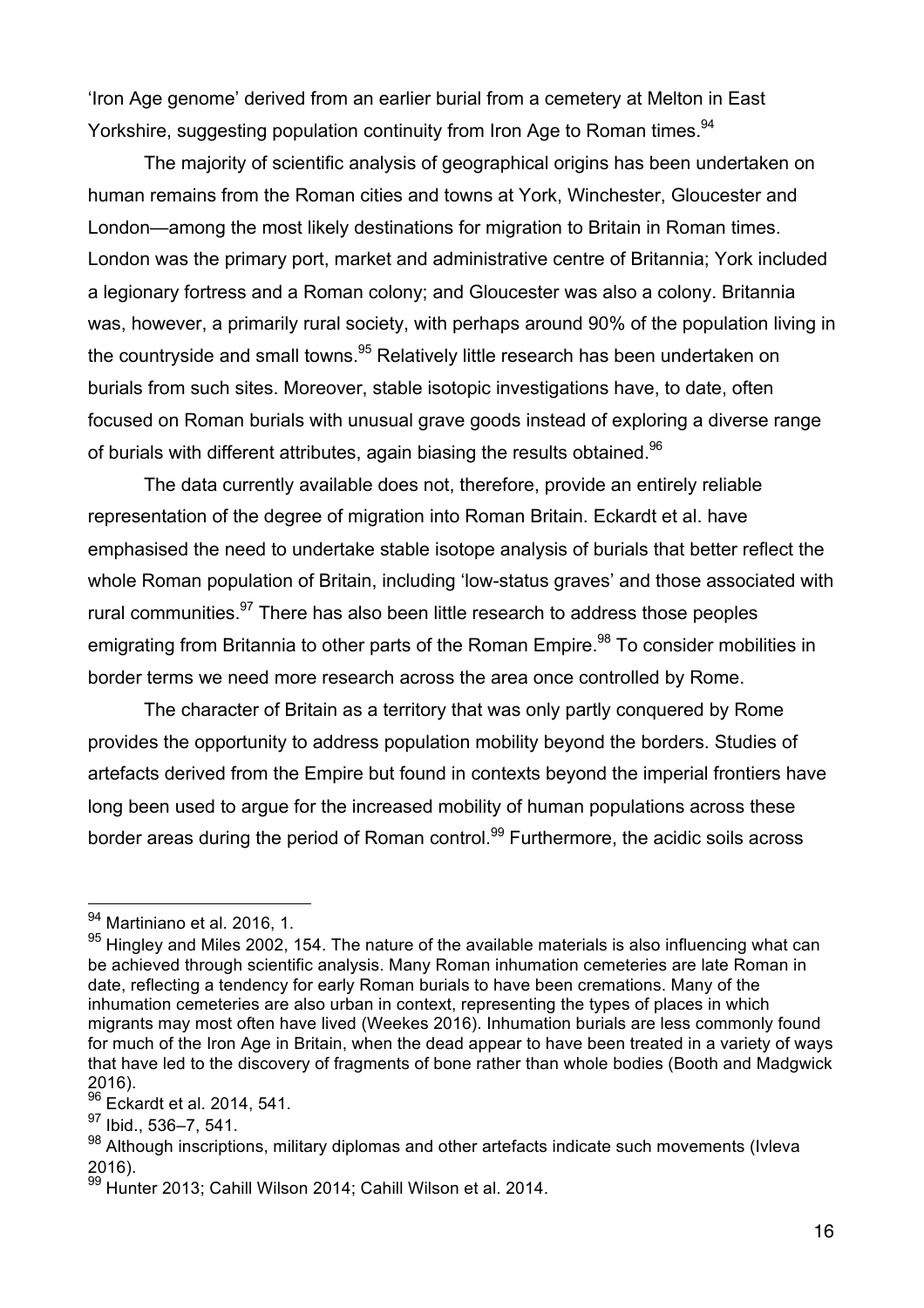much of the northern and western British Isles tend to result in the poor preservation of human skeletal remains, but stable isotope analysis of a number of unusual inhumation burials with distinctive artefacts from Ireland has been used to argue that these individuals originated from outside the island.<sup>100</sup>

Several studies have been undertaken in England to assess the potential value of Roman migration in the context of the diverse communities that characterise contemporary Britain.<sup>101</sup> Results from the 'Roman Diaspora' project were used as part of a campaign to lobby for the inclusion of the history of migration in Britain into the new English National Curriculum during  $2013$ .<sup>102</sup> A printed teaching resource derived from that project, accompanied by a website, 'Romans Revealed', is now available for children aged 7 to 11 to explore the evidence from 'Roman Britain, archaeology and diversity'.<sup>103</sup> Additionally, the information for migration into Roman Britain has been promoted extensively through websites and digital applications, and museum displays in York, London and on Hadrian's Wall.<sup>104</sup> In Autumn 2016, the first episode of the BBC television series 'Black and British' highlighted the movement of people from the south and east of the Mediterranean into Britain in the Roman period.<sup>105</sup> Finally, during the summer of 2017 there has been a flurry of activity on the Web related to the topic of claims that the Romans were not ethnically diverse,<sup>106</sup> claims that contest the conclusions of archaeological work.

#### **Sensing public discussions on issues of bordering and mobility**

So far, this article has focused on the degree to which the past and the present are not separate entities and the importance of seeking to understand how archaeological research has exploited this interrelationship.<sup>107</sup> In this section, we will show how insistent dualities emerge in current discourse around present-day mobility and borders, and will

<sup>&</sup>lt;sup>100</sup> Cahill Wilson et al. 2014. Analysing any available inhumations from areas of northern Britain and Ireland which remained outside the Roman Empire should form key issues for future research. <sup>101</sup> Kaur 2011; Tolia-Kelly 2011; Eckardt and Müldner 2016, 215–6; Nesbitt 2016.

<sup>102</sup> Runnymede Trust 2013. See Historical Association 2013 for the inclusion of world history into the final version of the National Curriculum.

<sup>103</sup> Runnymede Trust no date, 5; University of Reading / Runnymede Trust 2017. The website presents the stories of four individual Roman Britons, telling stories derived from the study of individual skeletons that address issues of migration and assimilation.

<sup>&</sup>lt;sup>104</sup> Tolia-Kelly 2011; Eckardt and Müldner 2016, 216; University of Reading / Runnymede Trust 2017.

<sup>105</sup> BBC 2016.

<sup>106</sup> Withey and Brown 2017.

 $107$  Hingley 2015a.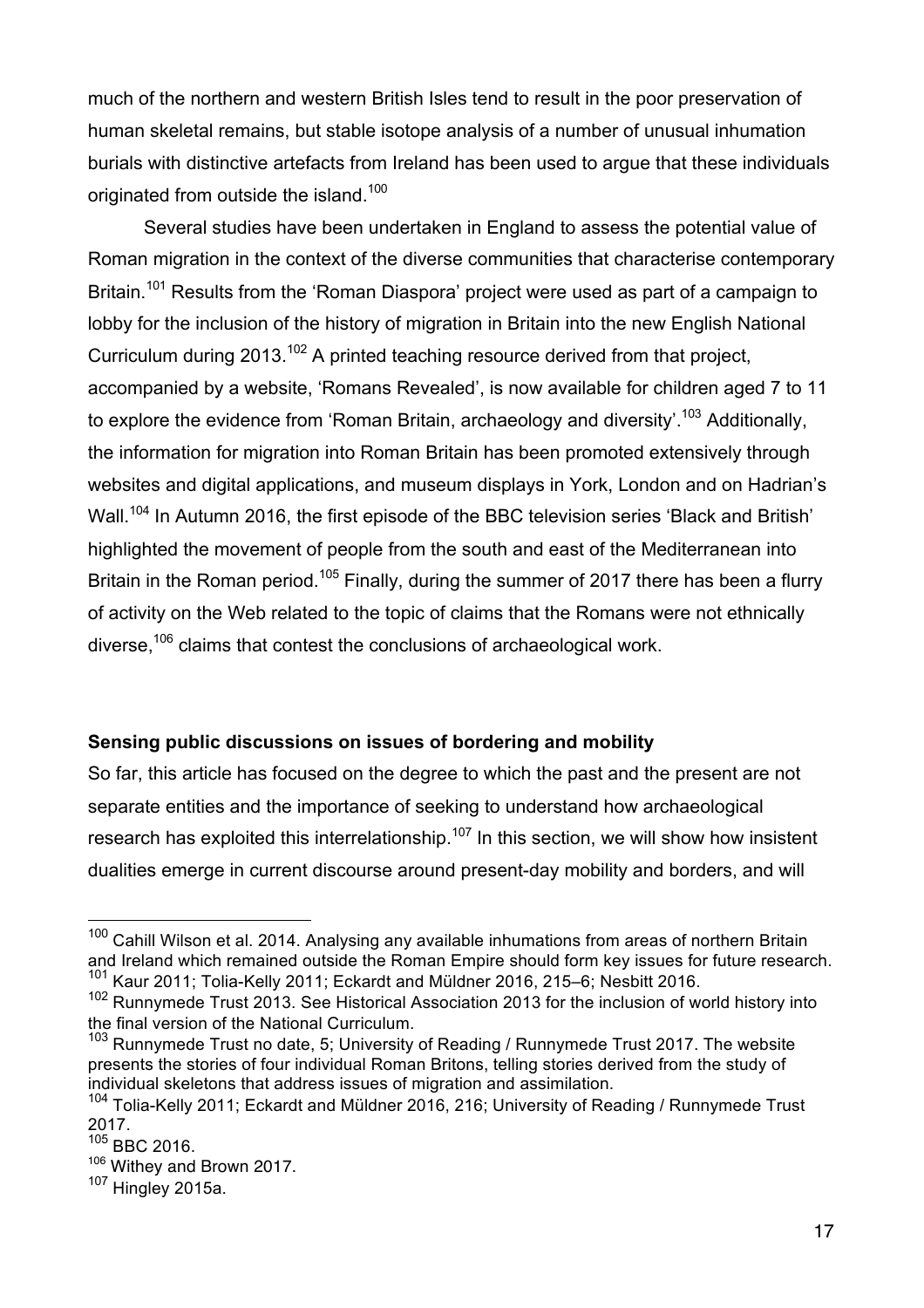reflect on the processes via which some of the information and knowledge presented beforehand is utilised by different stakeholders. The initial sensing of public opinions reported here is not intended to offer a comprehensive study of current uses of Iron Age and Roman pasts in relation to Brexit.<sup>108</sup> Instead, we aim to demonstrate how the insistence of dualities within and beyond (and partly as a result of) 'institutional' media presentations (e.g. television) and formal education provides a framework to understand the de-construction and re-construction of ancient pasts for contemporary purposes and discourses. We also prove that what has been invoked by some academics to promote 'positive messages' (e.g. a revision of Roman Britain to emphasise mobility and multiculturality) is actually being used to support very different ideological positions.<sup>109</sup> This discussion leverages and qualitatively and selectively exemplifies a number of the dualities listed on Table 1, especially indigenous–foreign, barbaric–civilised, insular–multicultural, free–enslaved and rooted–mobile.

On 23 June 2016, British citizens were called to decide upon Britain's possible withdrawal as a member of the European Union. The event was preceded and followed by substantial public discussion, which has been populating, amongst other media and platforms, 364 public Facebook pages specifically dedicated to 'Brexit'. These are the public Facebook pages containing the word 'Brexit' in their title as of April 2017, and whose posts could be extracted for subsequent search and analysis.<sup>110</sup> Some of the messages posted to these pages include references to Roman, pre- and post-Roman pasts.<sup>111</sup> Whilst such mentions are not frequent (they feature in 58 posts), they were 'spontaneously' offered and thus have potent utility in our attempts to understand how the periods examined are leveraged in the context of heated social media debates around contemporary identities and politics.

 $108$  This will be the subject of a standalone paper led by co-author Bonacchi and focusing on the ways in which objects, places and practices connected to these pasts and the Early Middle Ages are used in political micro-activism undertaken on and via social media; the paper will look at how such periods are leveraged for the make-up of hoped for (political) identities (Marichal 2013).

<sup>&</sup>lt;sup>109</sup> See the recent debate between Mary Beard and Aaron Banks, initially conducted on Twitter and then written up in the Guardian (theguardian 2017).

<sup>&</sup>lt;sup>110</sup> The software and workflows created for the 'Ancient Identities in Modern Britain' project by coauthor Bonacchi and Marta Krzyzanska are available freely for others to comment upon, further integrate and re-use (see https://github.com/IARHeritages).

 $111$  The posts of individual Facebook pages was searched using the period-specific keywords: 'Roman', 'Iron Age', 'Celt', 'Saxon', 'Medieval', and returned posts in English to which this initial scoping exercises is limited.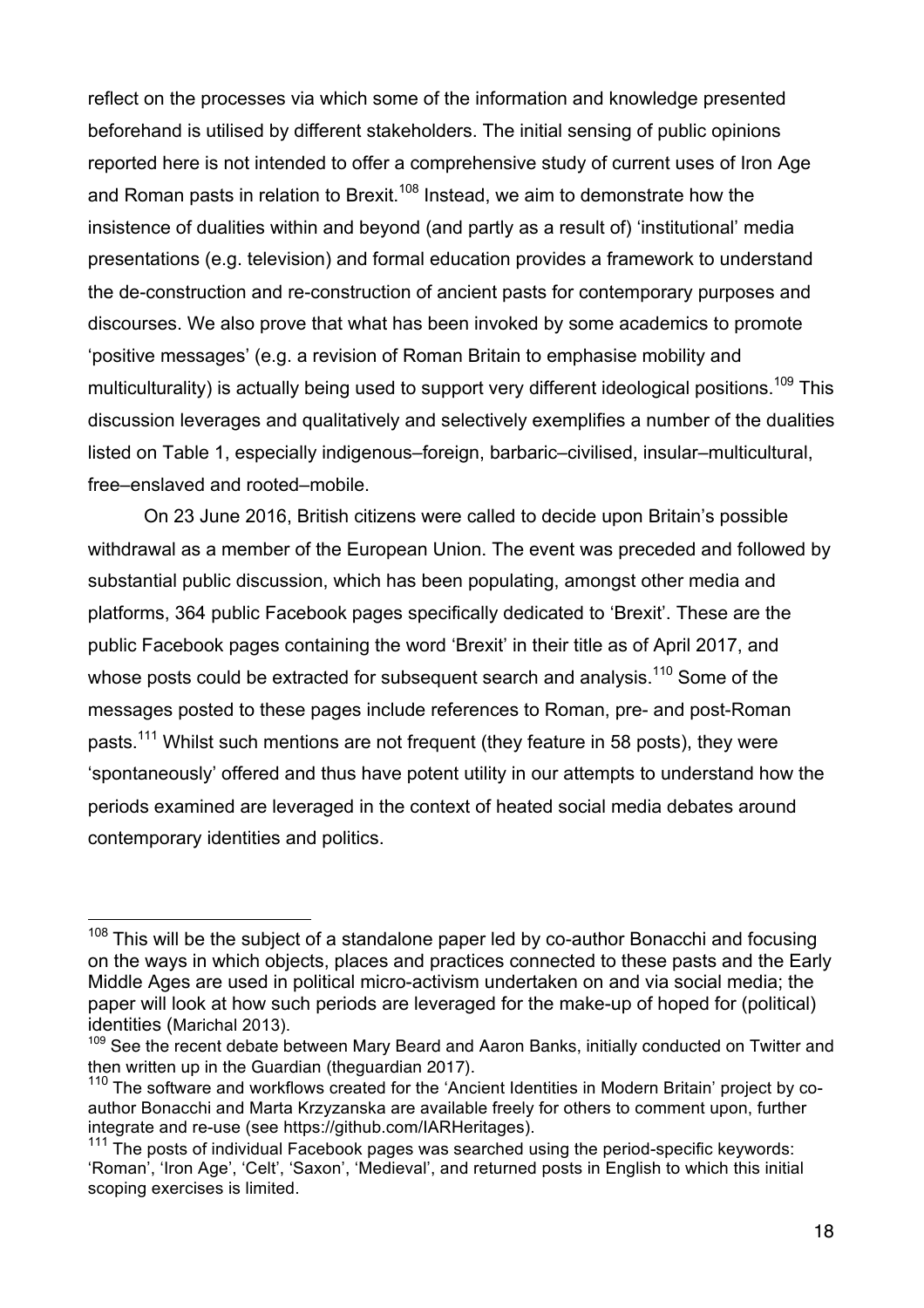Posts that invoke past periods in relation to Brexit refer mainly to the idea of a Roman Empire, with previous and subsequent times drawn upon in order to underline differences and contrasts. This is not surprising given that the European Union takes deep inspiration from imperial Rome to inform its policies for integration and the dissolution of borders.112 The entangled concepts of Britishness, Englishness, Brexit and imperial structures (the Roman Empire and the British Empire in particular) have also been the subject of recent scrutiny.<sup>113</sup> A first parallel that is evidenced in support of so-called 'leave' positions relates to the (perceived) despotic nature of the imperial rule that Britain faces, which is compared to that which characterised 'the days of the Roman Empire' (direct quotation from the first of the two comments reported below). The following excerpts document this stance and how it is set in opposition to ideas of democratic freedom that are seen as underlying the structures of nation states.

In the current debate we have not heard very much about the concept and reality of the 'nation state'. It is true that the United Kingdom is an unusual nation state in that it is comprised of different nations, but we do have a UK parliament, the composition of which changes after every general election. Our parliament and only parliament, has executive powers. We currently live in a supranational entity, that is the current European Union. It is not even a proper federation, but headed by 'The Council of the European Union' and the 'Commission of the European Union' both of which bodies have executive functions and whose members cannot be voted in our our by anyone in the UK. **The last time that Britain faced imperial rule was in the days of the Roman Empire. Vote to Leave the EU on the 23rd June to get back our hard won democratic freedoms** [emphasis by the authors].<sup>114</sup>

# BREXIT why? Simple:

Sovereignty - every nation state needs to have a constitution... and last I checked the European Constitution is yet to be ratified by all states and yet **Britain is being bullied to join this "roman empire" with no constitution in place yet?** Blimey have you gone bonkers? Exit is the only solution  $[...]^{115}$ 

 $\overline{a}$  $112$  Hingley 2017.

<sup>113</sup> Gardner 2017.

<sup>114</sup> Comment from the Facebook page *Albion - the historical case for Brexit*. <sup>115</sup> Comment from the Facebook page *The Brexit Bible.*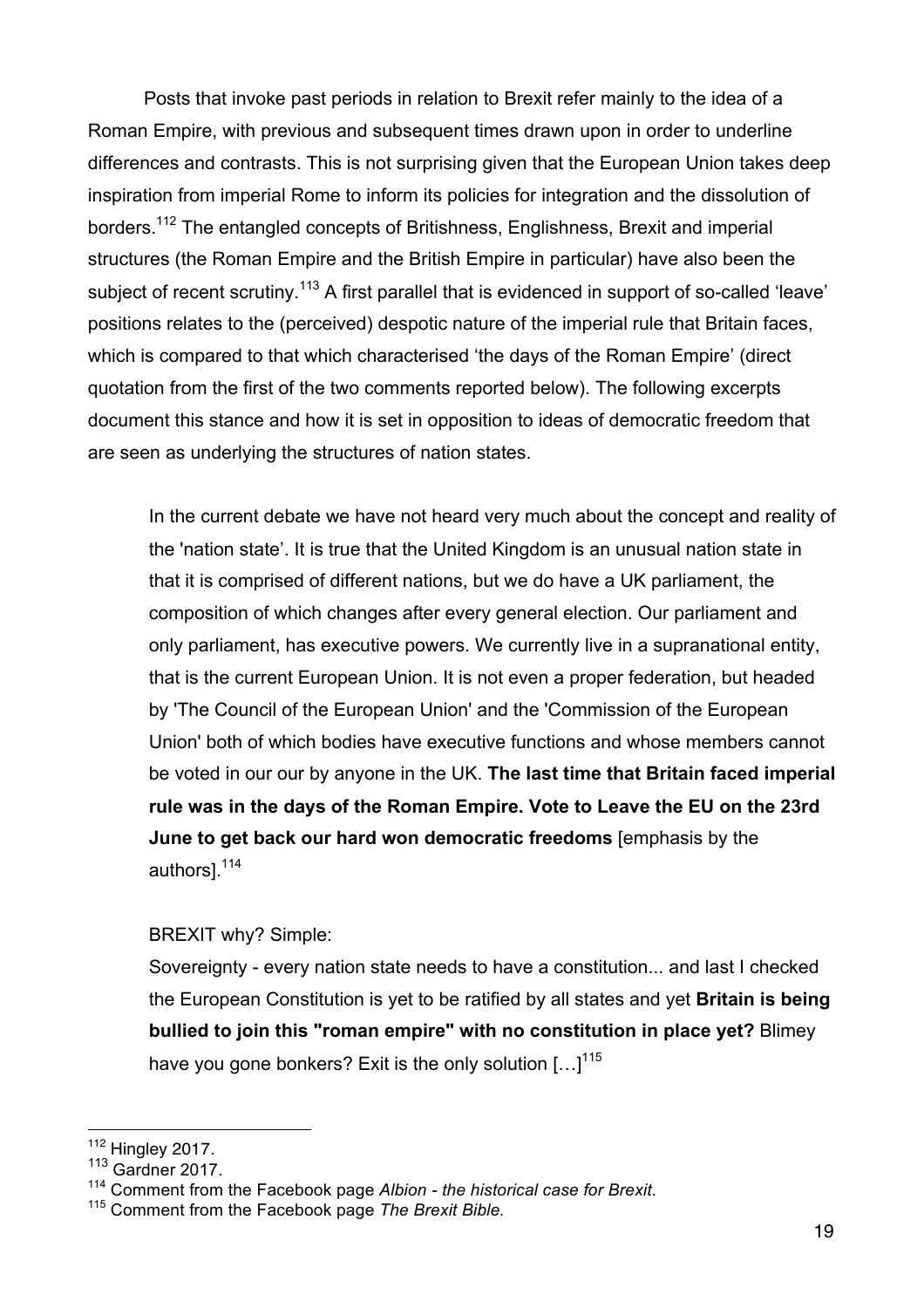A consequence of EU's (felt) 'despotism' and a further motivation to reject the EU project is the fact that the latter is perceived to override cultural specificities. Here too, a comparison is made with the Roman Empire that directly reflects the lack of impact of recent research aiming to communicate the multivalency of the Roman past across Britain. The Empire is seen as imposing a homogenising globalisation that (in the words of the Facebook contributor) 'smashes together' local traits:

Some things you can run centrally but you can not centralise the vast cultural and regional differences, you cannot even begin to understand centrally the local issues so if anything we should see more devolution from the centre not more> **If you want to have a truly centralised state than you have to smash together cultures and override any regional variations, which, is what we tried to do a few hundred Years ago with the British Empire, what the Roman's tried to do, what the USSR tried to do and many other "super" states over the centuries.** This is your last chance to vote on the EU, the next time, maybe not in your life time but most certainly in your children's they will be part of such civil and political unrest as the EU collapses that it will put Europe back 100 Years.

A second pro-leave point that surfaces from our initial scoping concerns mobility and migrations, with policies of integration identified as a reason for the 'fall' of the Roman Empire and the possible 'fall' of Britain in future:

'Nothing last forever but be careful what you wish for' **The Romans allowed other nationals to integrate and they fell.** [...] PLEASE BE WISE AND VOTE OUT<sup>116</sup>

The passage above contains a distant echo of the debate relating to the end of the Roman Empire. Academic positions on this matter have changed substantially in recent years and are far from settled, with intense reactions to, for example, Ward-Perkins' *The Fall of Rome.*<sup>117</sup> This volume strongly re-affirms, amongst other things, the violent nature of the movement of people into and across the empire in the 4th and 5th centuries and refutes

<sup>116</sup> Comment from the Facebook page *Brexit.*

<sup>117</sup> Ward-Perkins 2005.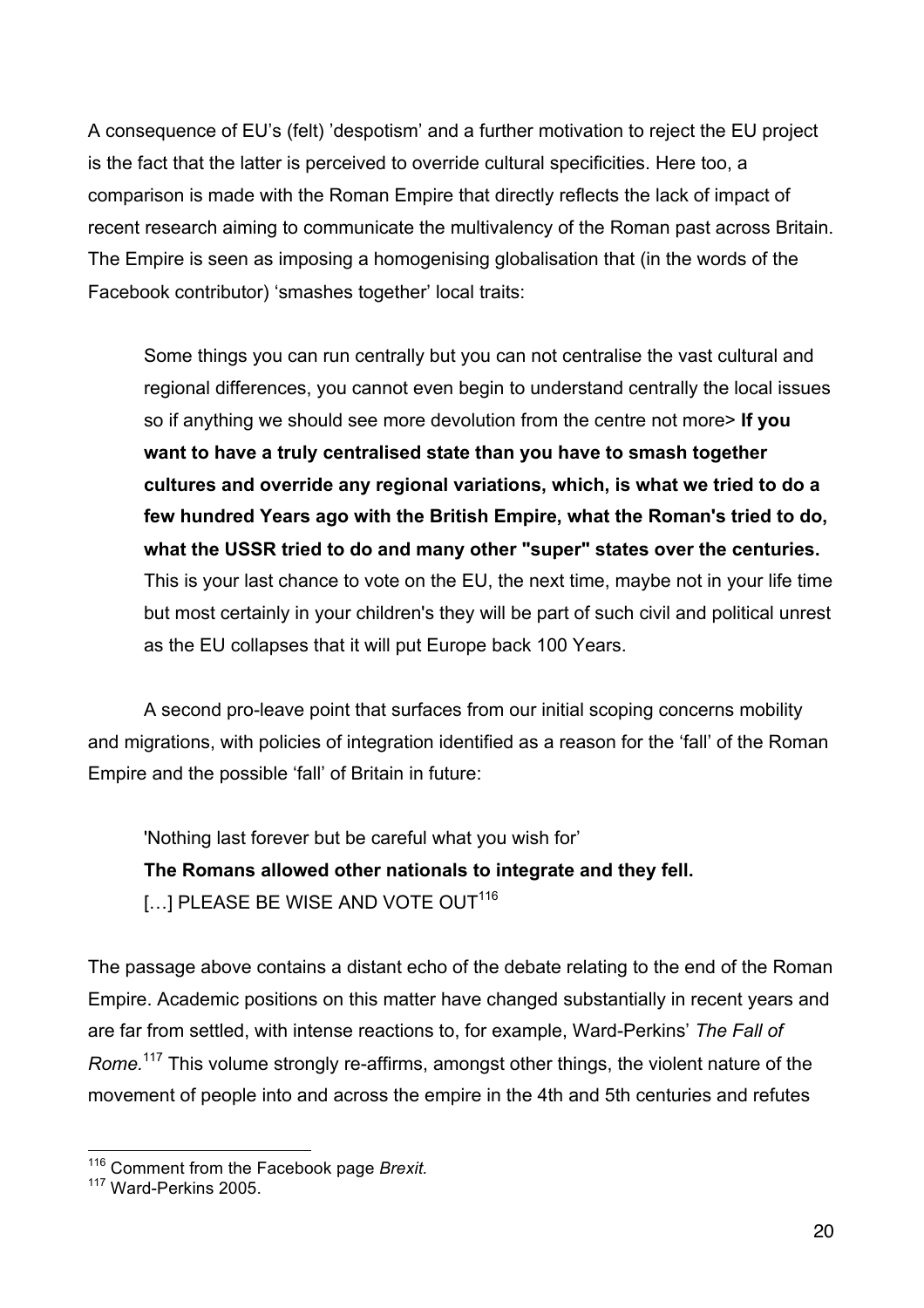the idea of peaceful processes of 'acculturation' and 'accommodation', the theoretical roots of which can be found especially in 1970s historiography.<sup>118</sup> Responses to this stance have spanned from acceptance to rejection, but there is, today, an overall tendency to agree on the multifaceted nature—cultural, economic, military—of the causes leading to the passage from the Roman to the post-Roman period across Europe and the Mediterranean.

Arguments in favour of continued EU membership revolve, instead, around the supposed 'civilising power' of the Roman Empire, highlighting a contrast between some public perceptions and recent academic critiques of the concept of 'Romanisation'. In invoking this theme, one Facebook user stressed that 'without the Roman empire, you [the contributor is not of British origin] would be still barbarians living in huts';<sup>119</sup> the latter comment fully exposes the implied counter-part of the idea of civilised Romans bringing progress, that of a generic 'barbaric' and pre-Roman population. A second commentator even referred to the TV programme 'What have the Romans ever done for us?'.<sup>120</sup> signalling the agenda-setting role of television.<sup>121</sup>

#### **Summary**

To emphasise the binary thinking contrasting indigenous ancient Britons and Romanperiod migrants is not to dismiss the research that lies behind some of the contemporary understanding, or the important results that have already accrued.

Future work on aDNA may further complicate assumptions about 'indigenous' Iron Age populations. Ideas about migration into Britain during the Roman period are currently, largely conjectural: the amount of available material from aDNA and stable isotope analysis remains limited and is biased toward significant urban sites likely to have more migrants than rural areas. Yet new reflection about mobility has a potentially important role in persuading people that the perspective outlined by the English National Curriculum for schools oversimplifies the degree to which indigenous ancient Britons became 'civilised' through a simple linear process of Romanisation. A more balanced conception of the diverse character of the people of Roman Britain will promote an increasingly nuanced

 $118$  Ibid., 7-10.<br> $119$  Comment from the Facebook page The Brexit Bible.

<sup>&</sup>lt;sup>120</sup> "What have the Roman's ever done for us?" Was the style in which Patrick Stewart's EU REMAIN video went viral. [http://gbrexit.com/brexit/human-rights-in-britain/]. The video is in the link, along with a very strong counter argument!'. Comment from the Facebook page *GBrexit*. <sup>121</sup> Bonacchi 2013; Bonacchi 2017.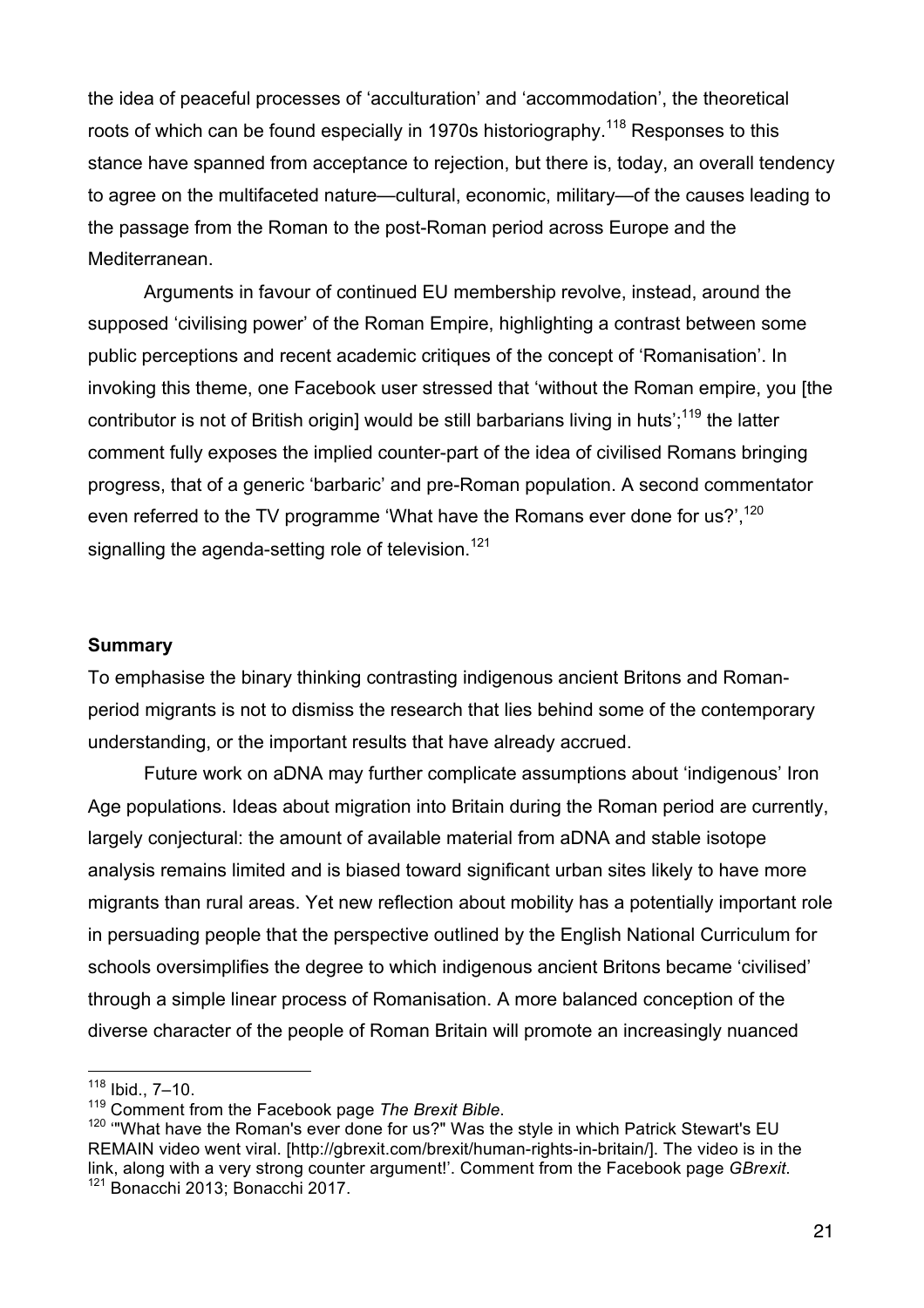understanding––including information about slaves, agricultural peasants, industry, gender and identity—which might move us beyond the territory of dualistic thought.<sup>122</sup>

Additional work is also required to address the ways in which narratives created by a range of stakeholders including 'archaeological experts' contribute to shape the identities and roles of people today.<sup>123</sup> This in turn might also lead to rethinking the actual meanings and defining characters of expert practices in archaeology. Research for this paper suggests that such studies will need to navigate around the issue of insistent dualities, while working towards a deeper comprehension of the ways in which such oppositions are linked to each other and the overarching thematic webs that they create. Crucially, we will also need to explore and take into account the extent to which these webs form along at least three key spectra that relate to the ways in which people engage with the past and which move, respectively, from fictional to factual, from engagement with present-day issues to escapism, and from the construction of personal identities to the framing of collective ones.

Many of these entrenched dualities are too powerful simply to replace and, indeed, academic research in our supposedly 'post-colonial' age often continues to reproduce them, even whilst challenging them. Building upon the idea of ambiguity inherent in these concepts could help to develop their potential as tools to provoke critical thinking. It is important to persist in questioning how useful some of the insistent dualities identified in this paper may be to discuss the complexity of both the past and the present.

#### **Acknowledgments**

This paper derives from the project 'Iron Age and Roman Heritages: Exploring Ancient Identities in Modern Britain' (Ancient Identities in Modern Britain), funded by the Arts and Humanities Research Council under a Standard Research Grant (2016–2019; Project reference: AH/N006151/1). The project data will be archived at the completion of the project in 2019 (Ancient Identities 2017). The paper draws upon Hingley's long contemplation of approaches to Roman identity and cultural change, the history of the studies of Roman Britain and the making of Roman Frontier Studies; it also substantially draws on Bonacchi's work on the re-mediation and public experience of the past, digital heritage, and bordering and mobility, especially for the post-Roman and contemporary periods (including the Brexit case study). Sharpe provided general input and assistance

<sup>&</sup>lt;sup>122</sup> cf. individual chapters in Millett et al. eds 2016.

<sup>123</sup> cf. Garraffoni and Funari 2012; Hingley 2015b.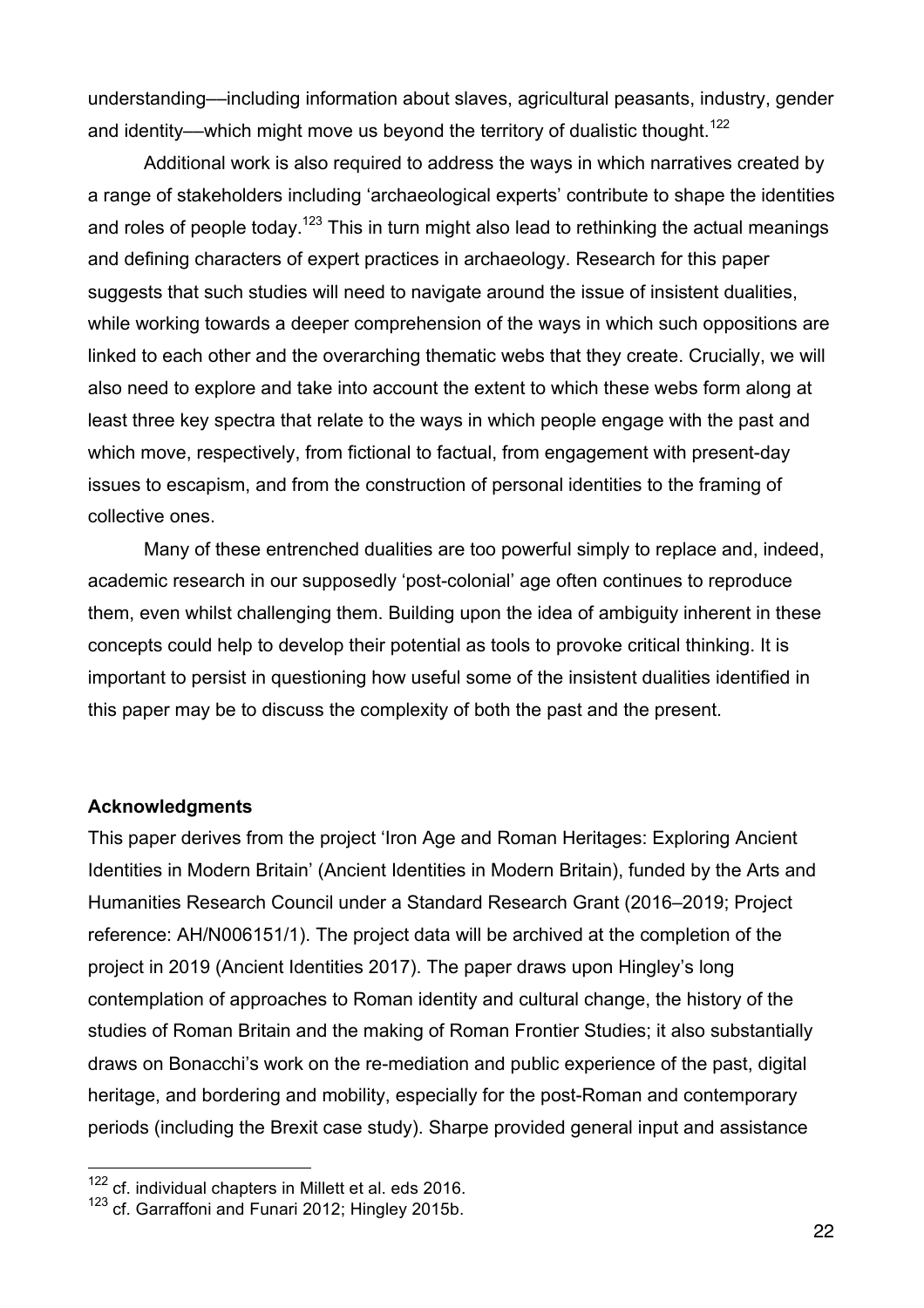with the research**.** We are grateful to a number of colleagues for discussing these ideas and approaches, particularly to Tom Yarrow and to Andrew Gardner, Natasha Harlow, Colin Haselgrove, Tom Moore, Darrell Rohl, Christina Unwin and Robert Witcher. Rebecca Redfern provided helpful comments on an earlier version of this text. We are grateful to two anonymous referees for their helpful comments.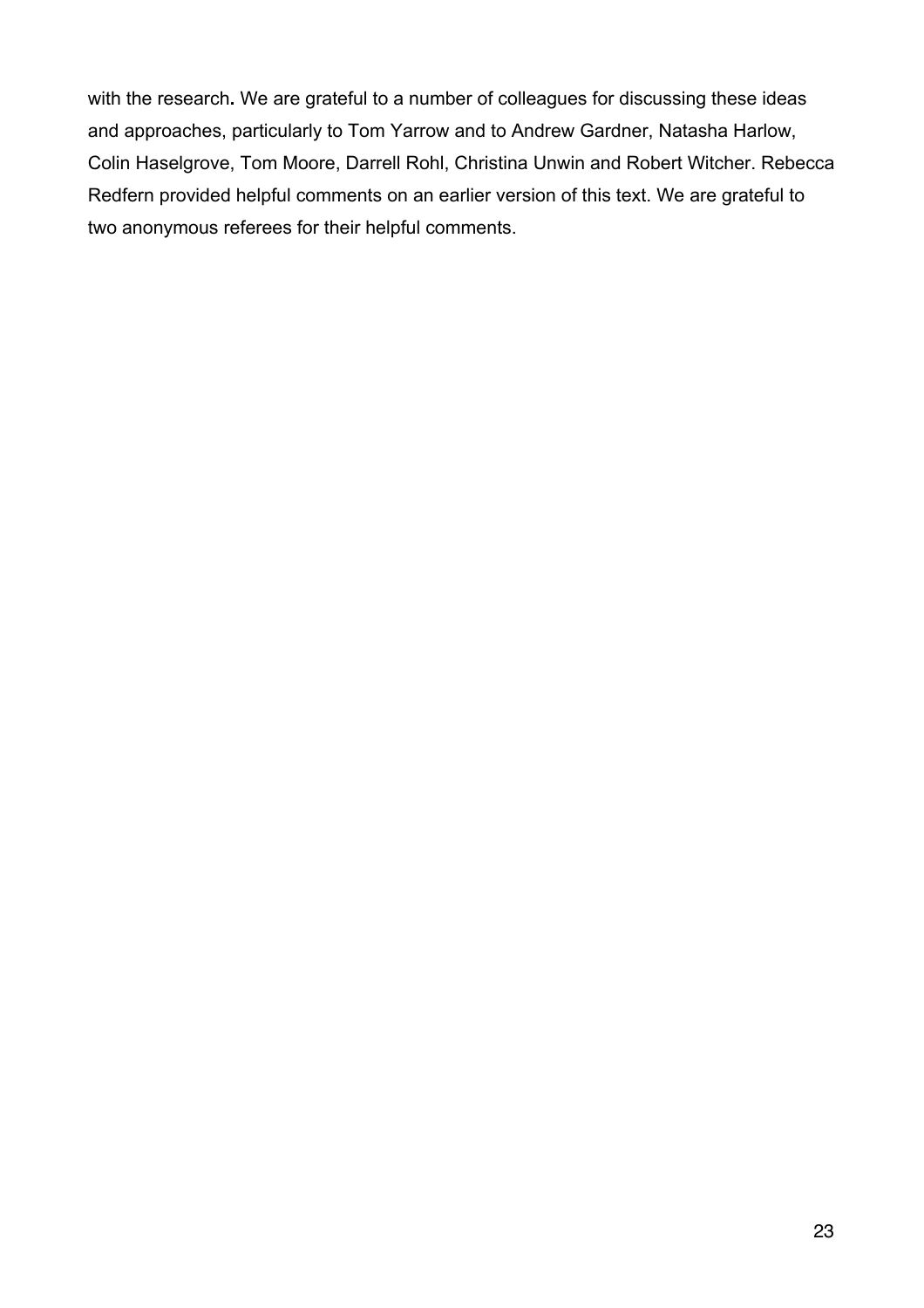#### **Bibliography**

#### *Classical texts*

- Caesar, Julius. *The Gallic War*. Translated by H.J. Edwards, 1917; Reprinted 1986. London, William Heinmann.
- Tacitus, C. *Agricola*. Edited by A.J. Woodman, 2014. Cambridge, Cambridge University Press.

#### *Modern texts*

- Ancient Identities 2017: *Ancient identities Today* <http://ancientidentities.org> [accessed 3/4/2017].
- Albarella, U., C. Johnstone and K. Vickers 2008: 'The Development of Animal Husbandry from the Late Iron Age to the Early Roman Period', *Journal of Archaeological Science* 35: 1828–48.
- Albion the historical case for Brexit 2017: *Albion - the historical case for Brexit* <https://www.facebook.com/AlbionUK1/photos/a.1711231345806998.1073741828. 1710958729167593/1711230045807128/?type=3> [accessed 20/3/2017].
- Appleby, G.A. 2005: 'Crossing the rubicon: fact or fiction in Roman re-enactment'. *Public Archaeology* 4, 257–265.
- Ballard, S. 2007: 'Warriors and Weavers: Constructing British Iron Age Identities in Museums'. In S. Hamilton, R. D. Whitehouse and J. I. Wright (eds.) *Archaeology and Women: Ancient and Modern Issues*. Walnut Creek, California, Left Coast Press Inc, 167-198.
- BBC 2016: *BlackandBritish* <http://www.bbc.co.uk/programmes/p0499smp> [accessed] 19/12/2016].
- BBC 2017: *Bitesize, Roman Empire* <http://www.bbc.co.uk/education/topics/zwmpfg8> [accessed 6/1/2017].
- Beard, M. 2013: 'Officers and Gentlemen? Roman Britain and the British Empire', in A. Swenson and P. Mandler (eds.) *From Plunder to Preservation: Britain and the Heritage of Empire c. 1800-140*. Oxford, Oxford University Press, 49-62.
- Beard, M. and J. Henderson 1999: 'Rule(d) Britannia: Displaying Roman Britain in the Museum', in N. Merriman (ed.), 44-73.
- Bendrey, R., T. Hayes and M. Palmer (2009): 'Patterns of Iron Age Horse Supply: An Analysis of Strontium Isotope Ratios in Teeth', *Archaeometry* 51: 140–50.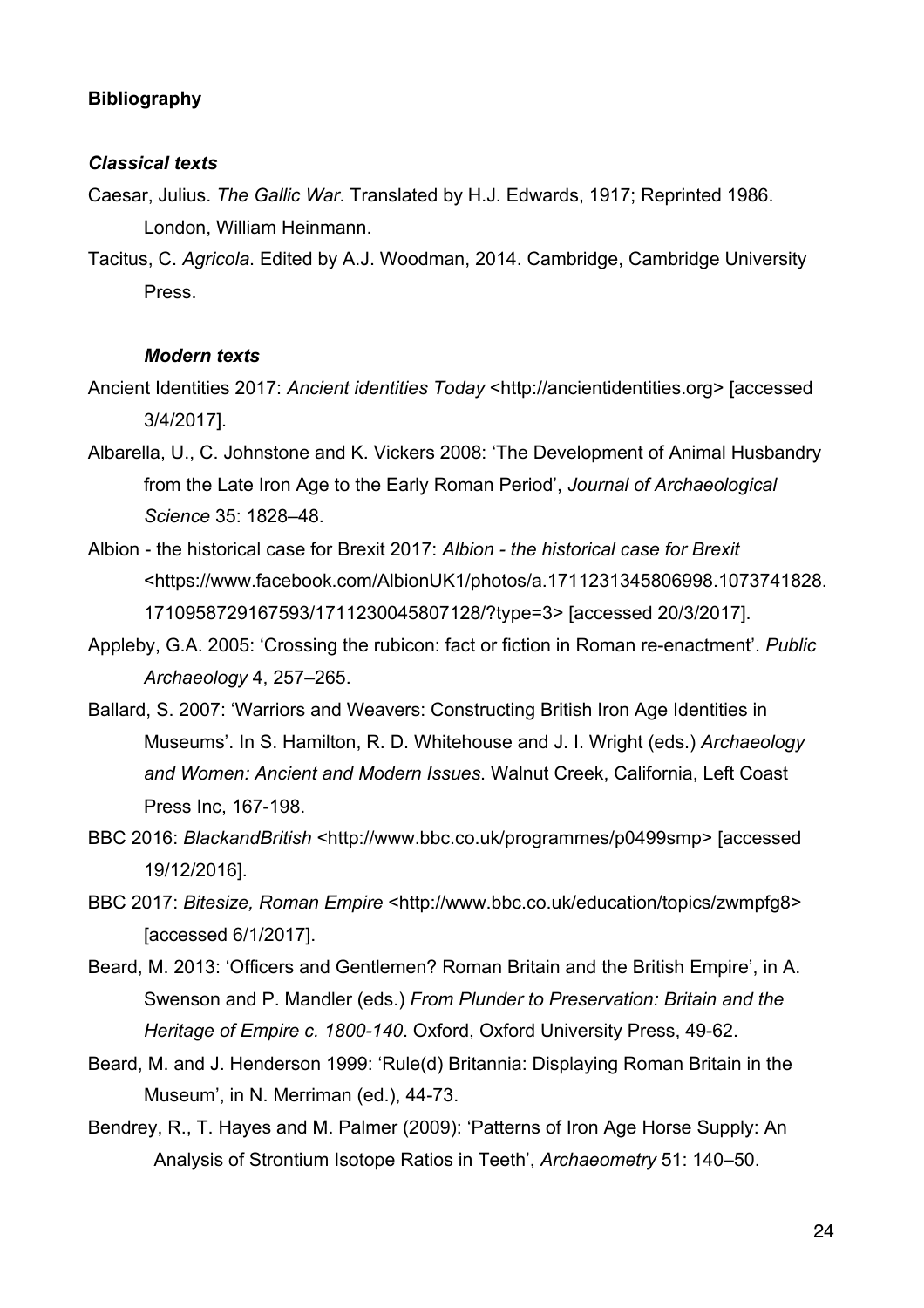- Bonacchi, C. 2013: 'Audiences and values of archaeology on the small screen'. *Public Archaeology* 12(2): 117-131.
- Bonacchi, C. 2014: 'Understanding the public experience of archaeology in the UK and Italy: a call for a 'sociological movement' in Public Archaeology'. *European Journal of Post-Classical Archaeologies* 4 (2014): 377-400.
- Bonacchi, C. 2017: 'Digital Media in Public Archaeology'. In Moshenska, G. (ed.) *Key Concepts in Public Archaeology*. London, UCL Press.
- Booth, T.J. and R. Madgwick 2016: 'New Evidence for Diverse Secondary Burial Practices in Iron Age Britain', Journal of Archaeological Science 67: 14–24.
- Bowman, M. 1998: 'Belief, Legend and Perception of the Sacred in Contemporary Bath,' *Folklore* 109, 25-31.
- Bradley, M. (ed.) 2010: *Classics & Imperialism in the British Empire*. Oxford, Oxford University Press.

Braund, D. 1996: *Ruling Roman Britain: kings, queens, governors and emperors from Julius Caesar to Agricola.* London, Routledge.

- Brexit 2017: *Brexit* https://www.facebook.com/UKexitEU/> [accessed 20/13/2017].
- Cahill Wilson, J. 2014: Romans and Roman material in Ireland: a wider social perspective', in J. Cahill Wilson et al. (eds.),11–58.
- Cahill Wilson, J., C. Standish and E. O'Brien 2014: 'Investigating mobility and migration in the Later Irish Iron Age', in J. Cahill Wilson et al. (eds.), 127–49.
- Cahill Wilson, J., G. Dowling, M. Ann Bevivino and P. Bradley (eds.) 2014: *Late Iron Age and 'Roman' Ireland*. Discovery Programs Report 8, Wordwell, Dublin.
- Chenery et al. 2010: 'Strontium and stable isotope evidence for diet and mobility in Roman Gloucester, UK', *Journal of Archaeological Science* 37, 150–63.
- Chenery, C., H. Eckardt and G. Müldner 2011: 'Cosmpolitan Catterick? Isotope evidence for population movement on the Northern frontier', *Journal of Archaeological Science* 38, 1525–1536.
- Cipolla, C.N. and K.H. Hayes (eds.) 2015: *Rethinking Colonialism: Comparative Archaeological Approaches*. Gainesville, Fl, University Press of Florida.
- Clarke, D. and F. Hunter 2001: 'Representing the Romans in the Museum of Scotland', in G. Davies, A. Gardner and K. Lockyear (eds.) *TRAC 2000: Proceedings of the Tenth Annual Theoretical Roman Archaeology Conference, London 2000*. Oxford, Oxbow, 1–11.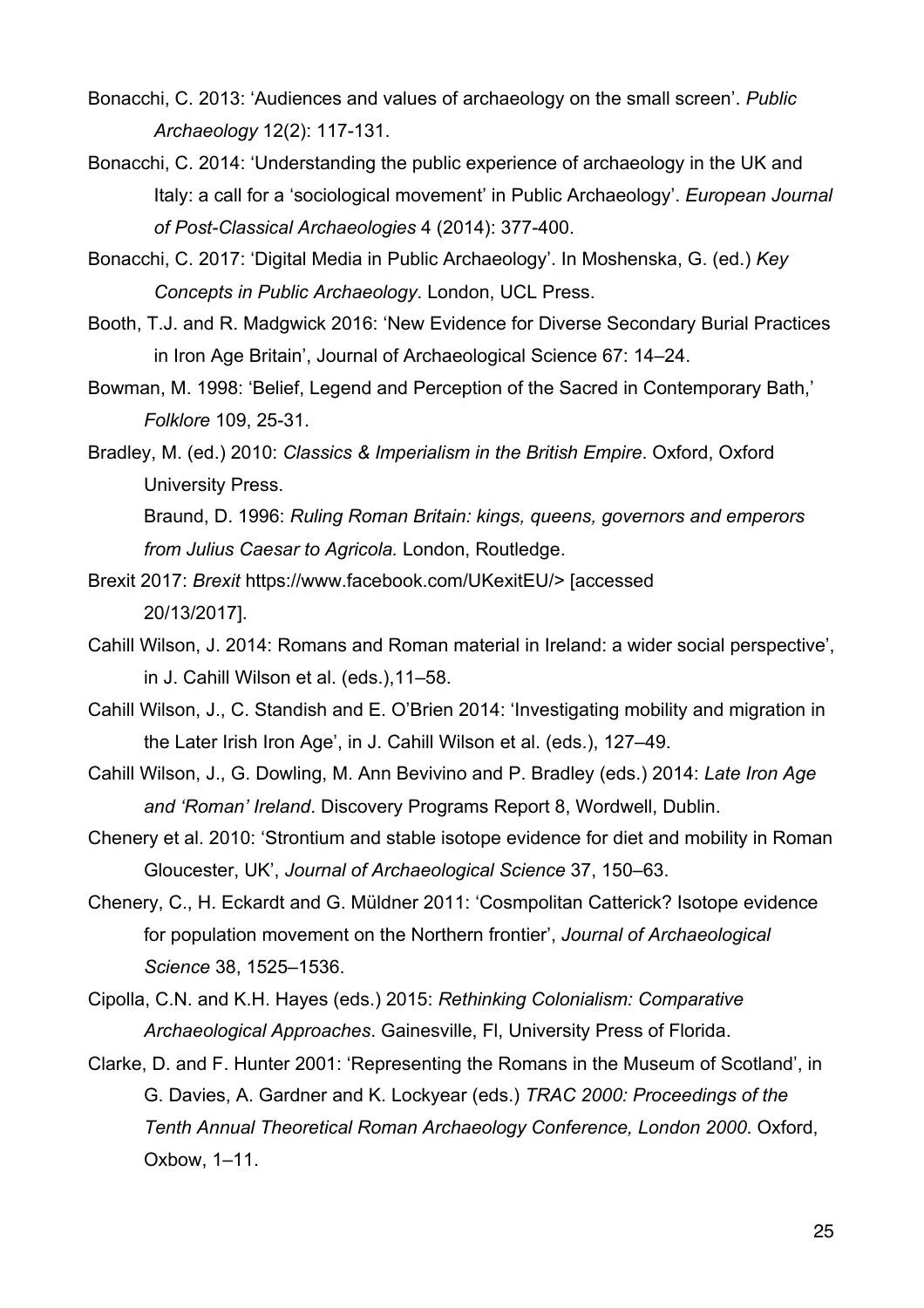Clarke, K. 2001: 'Island nation: re-reading Tacitus' Agricola,' *Journal of Studies* 91, 94– 122.

Collis, J. 2003: *The Celts: origins, myths, inventions*. Stroud: Tempus.

Cotton, J. (2008), 'Harper Road, Southwark: An Early Roman Burial Revisited', in J. Clark, J. Cotton, J. Hall, R. Sherris and H. Swain (eds.), *Londinium and Beyond: Essays on Roman London and its Hinterland for Harvey Sheldon*, York: Council for British Archaeology. CBA Research Report 156: 151–61.

Cunliffe, B. 2005: *Iron Age Britain. London*: Batsford.

- de Ligt, L. and E. Tacoma 2016: 'Approaching migration in the Early Roman Empire', in de Ligt and Tacoma eds.: 1–22.
- de Ligt, L. and E. Tacoma eds. 2016: *Migration and Mobility in the Early Roman Empire*. Leiden, Brill.
- Department for Children 2008: *History in the National Curriculum. Key Stages 2–3*. Cardiff, Welsh Assembly Government.
- Department of Education 2014: *The National Curriculum in England: Framework document, December 2014*. London, Department for Education.
- Dietler, M. 2006: 'Celticism, Celtitude and Celticity. The consumption of the past in the age of globalization', in S. Rieckhoff (ed.) 2006, 237–248.
- Dyson, J., M. Gattis, S. Pemberton and R. Shearsmith (1999): *The League of Gentlemen: the entire first series*. DVD video. London: BBC.
- Eckardt, H. (ed.) 2010: *Roman Diasporas: Archaeological approaches to mobility and diversity in the Roman Empire.* Portsmouth, Rhode Island, USA, Journal of Roman Archaeology, Supplementary Series 78.
- Eckardt, H. and G. Müldner 2016: Mobility, Migrations and Diasporas in Roman Britain', in M. Millett et al. (eds.), 203–223.
- Eckardt, H., G. Müldner and M. Lewis 2014: 'People on the move in Roman Britain', *World Archaeology* 46(4), 534–550.
- Eckardt, H., G. Müldner and G. Speed 2015: 'The Late Roman Field Army in Northern Britain? Mobility, Materials Culture and Multi-Isotope Analysis at Scorton (N. Yorks)', *Britannia* 46: 191–223.
- English Heritage 2010: *Research Strategy for Prehistory: Consultation Draft, June 2010*. London, English Heritage [now Historic England]. <https://content.historicengland.org.uk/content/docs/research/draft-prehistoricstrategy.pdf> [accessed 20/12/2016]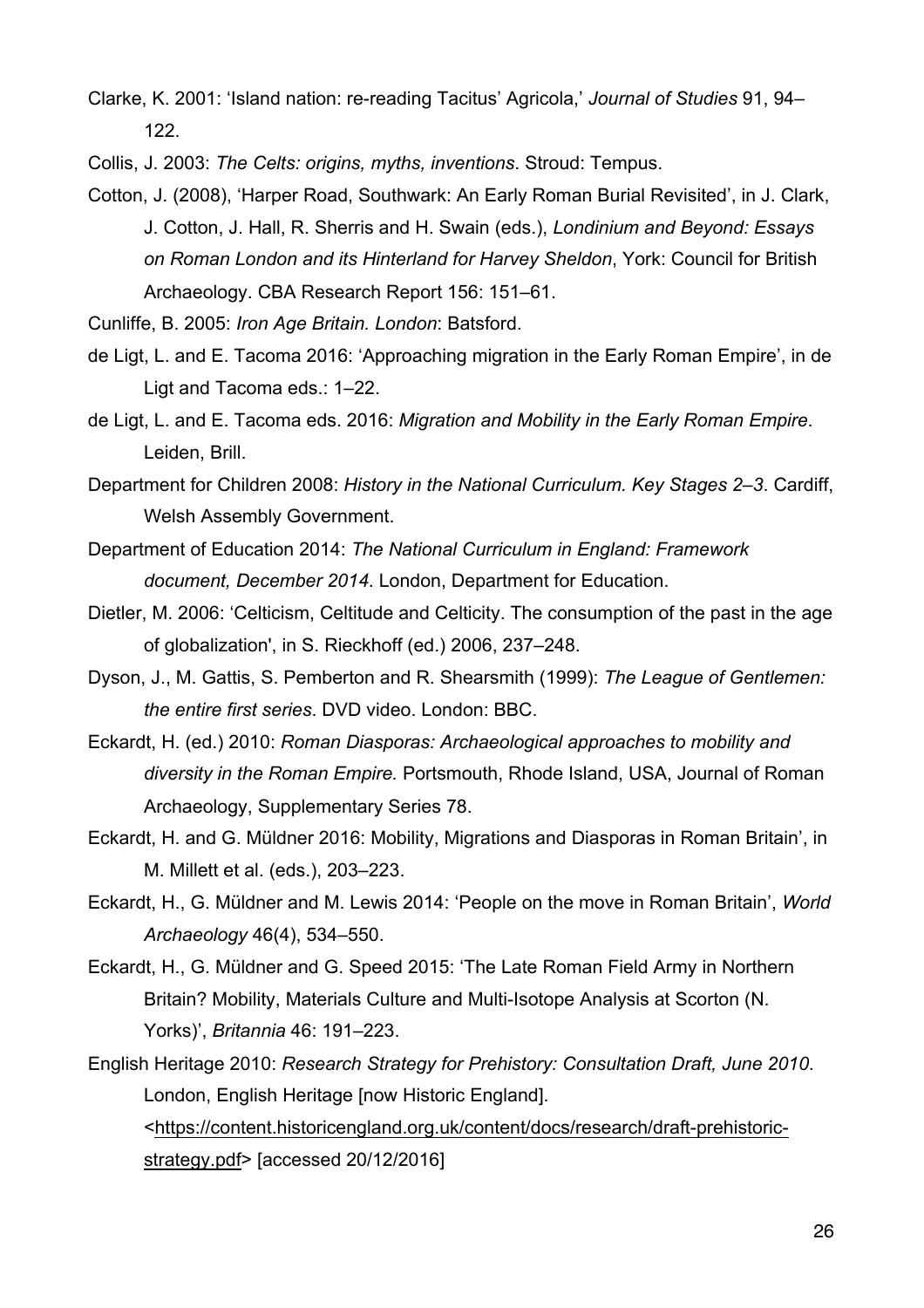- Evans, J. N. Stoodley and C. Chenery 2006: 'A strontium and oxygen isotope assessment of a possible fourth century immigrant population in a Hampshire cemetery, southern England', *Journal of Archaeological Science* 33, 265–72.
- Fisher Onar, N.F., J.H. Liu and M. Woodward (2014): 'Critical Junctures? Complexity and the Post-colonial Nation-state'. *International Journal of Intercultural Relations* 43: 22–34.
- Foubert, L. and D. Breeze 2014: 'Mobility in the Roman Empire', in J. Leary (ed.), 175–86.
- Gardner, A. 2013: 'Thinking about Roman Imperialism: Postcolonialism, globalisation and beyond?', *Britannia* 44, 1–25.
- Gardner, A. 2017: 'Brexit, boundaries and imperial identities: A comparative view', *Journal of Social Archaeology* 17(1), 3–26.
- Garraffoni, R. S. and P. P. Funari 2012: 'The Uses of Roman Heritage in Brazil: Traditional Reception and new Critical Approaches,' *Heritage & Society* 5(1), 53–76.
- Geary, P. J. 2002: *The Myth of Nations: The Medieval Origins of Europe*. Oxford: Princeton University Press.
- GBrexit 2017: *GBrexit* https://www.facebook.com/GBrexit/> [accessed 20/3/2017]
- Ghosh, P. 2015: 'DNA study shows Celts are not a unique genetic group', *BBC News, 18 March 2015* <http://www.bbc.co.uk/news/science-environment-31905764> [accessed 31/1/2017].
- Gibson, M., S. Trower and G. Tregidga 2013: 'Mysticism, myth and Celtic identity', in M. Gibson, S. Trower and G. Tregidga (eds.) *Mysticism, Myth and Celtic Identity.* London: Routledge, 1–20.
- Goldhill, S. 2011: *Victorian Culture and Classical Antiquity: Art, Opera, and the Proclamation of Modernity*. Oxford, Princeton.
- Gonzalez-Ruibal, A. 2010: 'Colonialism and European Archaeology', in J. Lydon and U. Rizvi (eds.) *Handbook of Postcolonial Archaeology*. Left Coast Press, Walnut Creek, 39–50.
- Gowland, R. and P. Garnsey 2010: 'Skeletal evidence for health, nutritional status and malaria in Rome and the empire', in H. Eckardt (ed.), 131–56.
- Grew F. 2001: 'Representing Londinium: the influence of colonial and post-colonial discourses,' in G. Davies, A. Gardner and K. Lockyear (eds.) *TRAC 2000: Proceedings of the Tenth Theoretical Roman Archaeology Conference, London.* Oxford, Oxbow, 12–24.
- Hannam, K., Sheller, M. and Urry, J. 2006: 'Editorial: Mobilities, Immobilities and Moorings.' *Mobilities* 1, 1–22.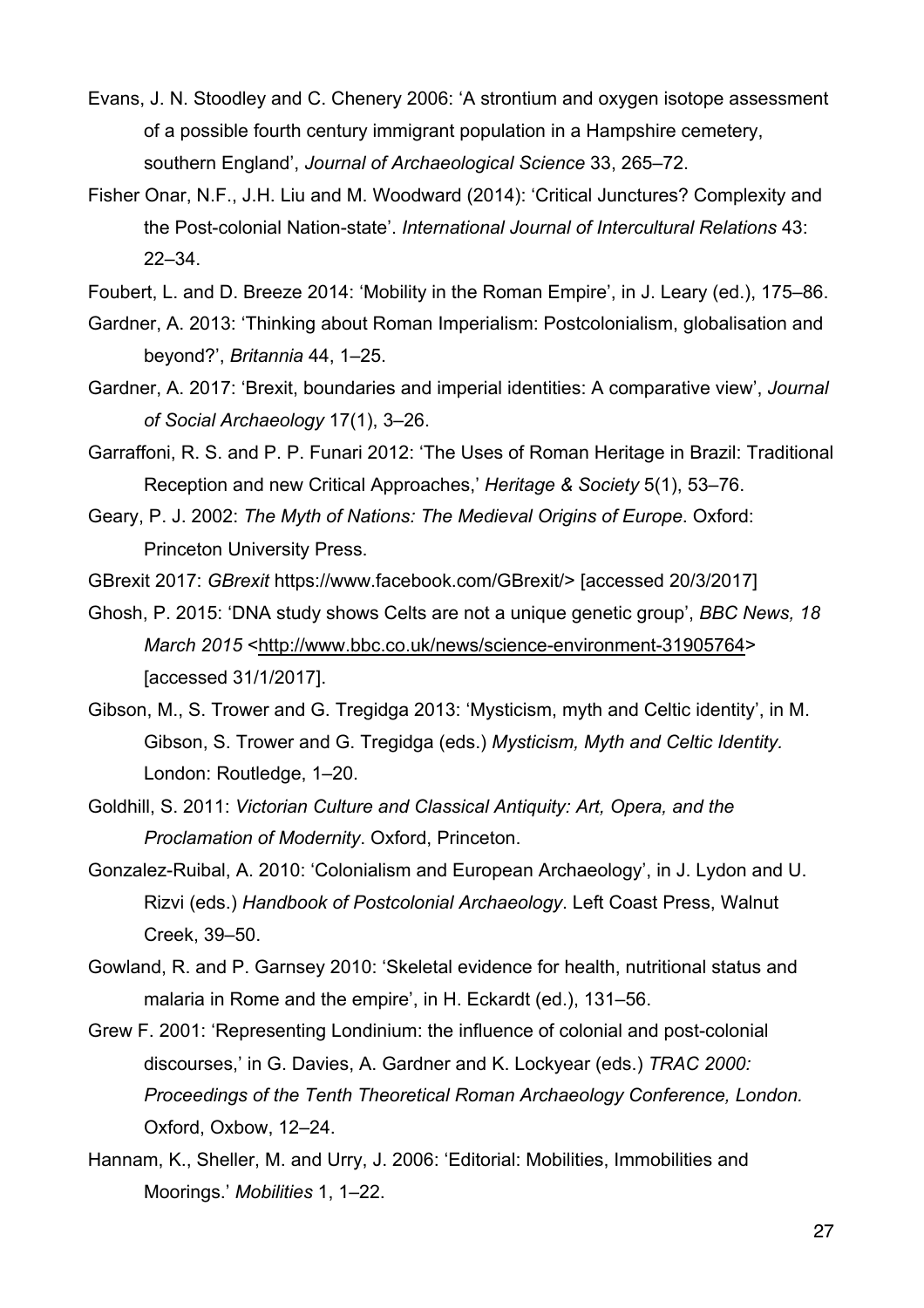- Harvey, D.C., R. Jones, N. McInroy and C. Milligan 2002: 'Timing and spacing in Celtic geographies'. In D.C. Harvey, R. Jones, N. McInroy and C. Milligan (eds.) *celtic geographies: old culture, new times.* London, Routledge, 1–17.
- Hayes, K.H. 2015: 'Indigeneity and Diaspora: Colonialism and the classification of Displacement'. In C.N. Cipolla and K.H. Hayes (eds.), 54–75.
- Hingley, R. 2000: *Roman Officers and English Gentlemen*. London: Routledge.
- Hingley, R. 2008: *The Recovery of Roman Britain 1586–1906: 'A Colony so Fertile'*. Oxford: Oxford University Press.
- Hingley, R. 2011: 'Iron Age Knowledge: Pre-Roman Peoples and Myths of Origin'. In T. Moore and X.-L. Armada (eds.) *Atlantic Europe in the First Millennium BC*. Oxford, Oxford University Press, 617–637.
- Hingley, R. 2015a. 'Post-colonial and Global Rome: the genealogy of empire'. In M. Pitts and J. M. Versluys (eds.) *Globalisation and the Roman World: World History, Connectivity and Material Culture*. Cambridge: Cambridge University Press, 32–46.
- Hingley, R. 2015b: 'Working with Descendant Communities in the Study of Roman Britain: Fragments of an Ethnographic Project Design'. In C.N. Cipolla and K.H. Hayes (eds.), 161–89.
- Hingley, R. 2017: 'Frontiers and mobilities: the Frontiers of the Roman Empire World Heritage Site'. *European Journal of Archaeology*. <http://creativecommons.org/licenses/by/4.0/> [accessed 24/4/2017].
- Hingley, R. and D. Miles 2002: 'The human impact on the landscape: agriculture, settlement, industry, infrastructure'. In P. Salway (ed.) The Roman Era: Short Oxford History of the British Isles. Oxford, Oxford University Press, 141–71.
- Hingley, R. and Unwin, C. 2005: *Boudica: Iron Age Warrior Queen*. London: Hambledon and London.
- Historic Association 2013. *Final Programme of Study: National Curriculum.* <https://www.history.org.uk/ha-news/news/1830> [accessed 11/1/2017].
- Hobsbawm, E. 1990: *National and nationalism since 1780: Programme, myth, reality*. Cambridge, Cambridge University Press.
- Holtorf, C. 2007: *Archaeology is a Brand: the meaning of archaeology in contemporary popular culture.* Walnut Creek, California: Left Coast Press.
- Holtorf, C. 2009: 'A European perspective on indigenous and immigrant archaeologies' *World Archaeology* 41(4), 671–81.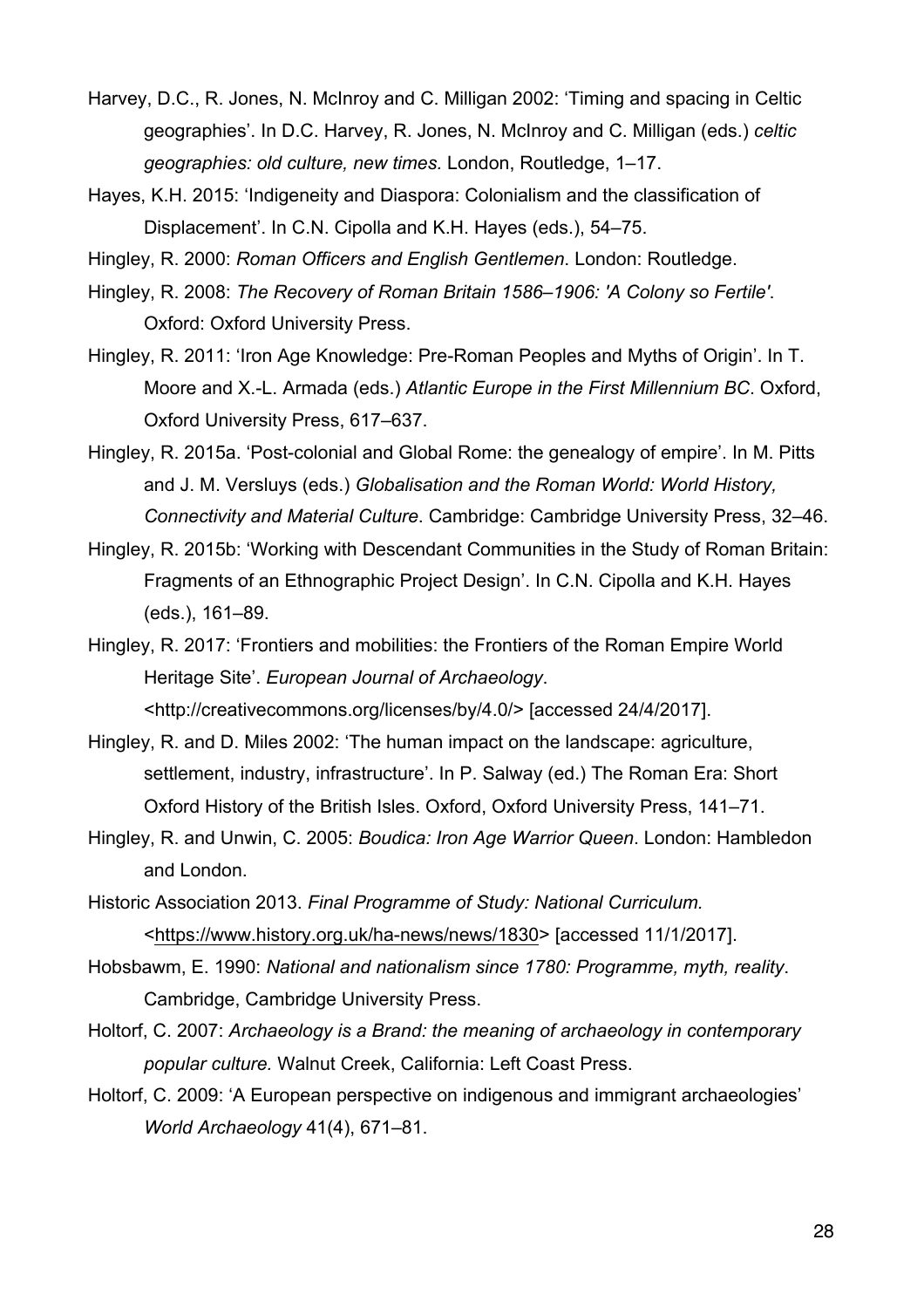- Hunter, F. 2013. 'The lives of Roman objects beyond the frontier'. In P. Wells(ed.) *Rome beyond its frontiers: imports, attitudes and practices*. Portsmouth R.I, Journal of Roman Archaeology, Supplementary Series 94, 15–28.
- Ivleva, T. 2016: 'Britons on the move: Mobility of British-born emigrants in the Roman Empire'. In M. Millett et al. (eds.), 245–61. James, S. 1999: *The Atlantic Celts: ancient peoples or modern invention?*. London: British Museum.
- Jansen, Y., Celibates, R. and de Bloois, J. 2015: 'Introduction'. In: Y., R. Jansen, Celibates and J. de Blooi, eds. *The Irregularization of migration in contemporary Europe: detention, deportation, drowning*. London: Rowman & Littlefield, ix–xxiv.
- Kaur, R. 2011: '"Ancient cosmopolitanism" and South Asian Dispora,' *South Asian Diaspora* 3(2), 197–213.
- Kendrick, J. and J. Lewis 2004: 'Indigenous people's rights and the politics of the term "indigenous"', *Anthropology Today* 20(2), 4–9.
- Kuper, A. 2003: 'The Return of the Native', *Current Anthropology* 43(3), 389–402 (including comments and replies).
- Killgrove, K. 2010: 'Identifying immigrants to Imperial Rome using strontium isotope analysis'. In H. Eckardt (ed.), 157–74.
- Kristiansen, K. 1996: 'European Origins "civilisation" and "barbarism"'. In P. Graves-Brown, S. Jones and C.S. Gamble (eds.) C*ultural identity and Archaeology: The Construction of European Communities*. London, Routledge, 138–144.
- Leach, S. et al. 2010: 'A Lady of York: migration, ethnicity and identity in Roman Britain'. *Antiquity* 84, 131–45.
- Leary, J. ed. 2014: *Past Mobilities: Archaeological Approaches to Movement and Mobility*. Farnham, Ashgate.
- Leslie, S. et al. 2015: 'The fine-scale genetic structure of the British population'. *Nature*  519, 309–314.
- Lucy, S. and Herring, C. 1999: 'Viewing the 'Dark Ages': The Portrayal of Early Anglo-Saxon Life and Material Culture in Museums. In N. Merriman ed: 74-94.
- Marichal, J. Political Facebook groups: Micro-activism and the digital front stage. *First Monday* 18(12): http://journals.uic.edu/ojs/index.php/fm/article/view/4653 [accessed 6/1/2017].
- Martiniano, R. et al. 2016: 'Genomic signals of migration and continuity in Britain before the Anglo-Saxons'. *Nature Communications* 7: DOI: 10.1038/ncomms10326.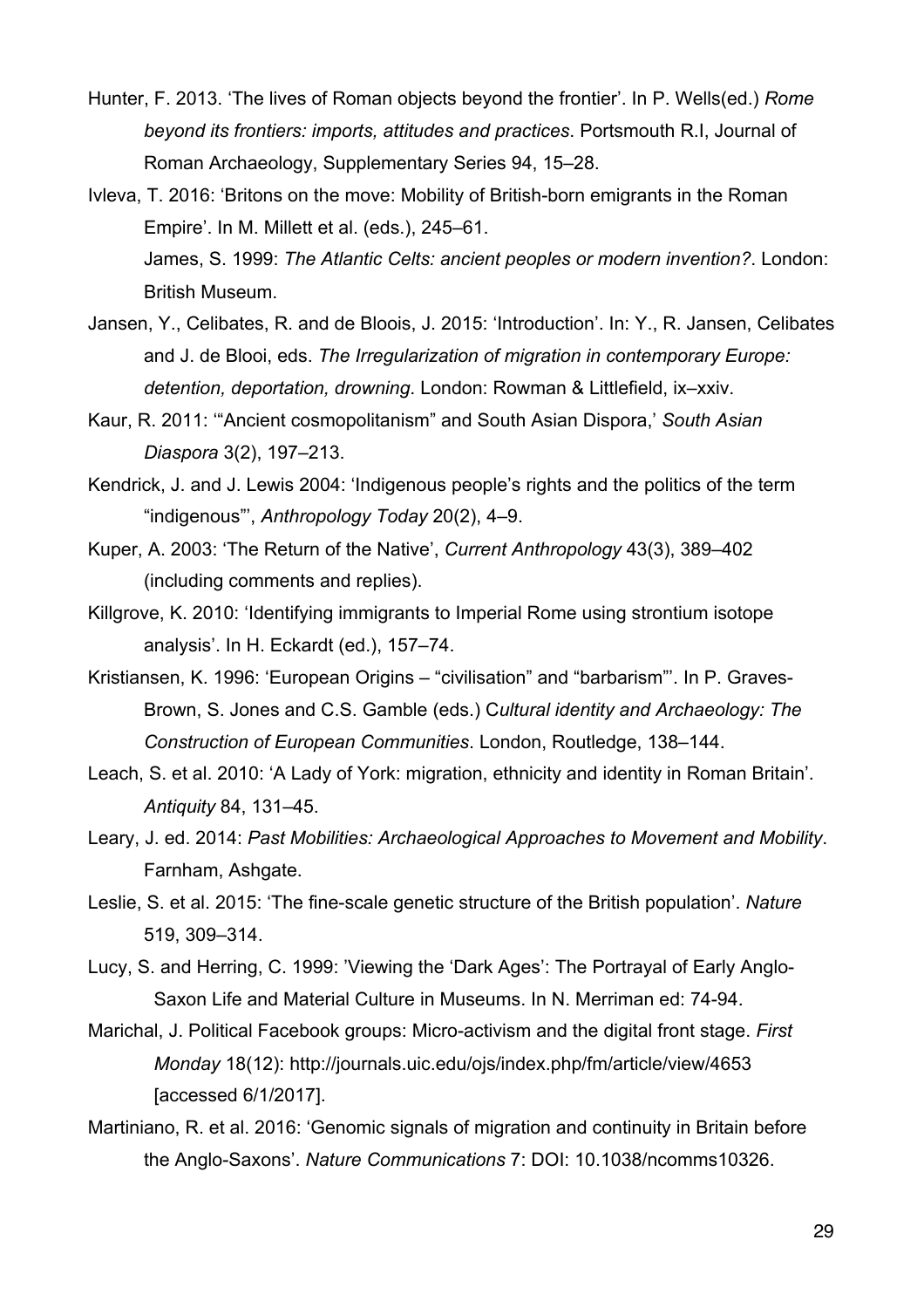- Matsuda, A. 2016: 'A Consideration of Public Archaeology Theories'. *Public Archaeology*:  $1 - 10$ .
- Mattingly, D. 2006: *An Imperial Possession: Britain in the Roman Empire*. London: Allen Lane.
- McKinley, J., M. Leivers, J. Schuster, P. Marshall, A.J. Barclay and N. Stoodley 2015: *Cliffs End Farm, Isle of Thanet, Kent: A mortuary and ritual site of the Bronze Age, Iron Age and Anglos-Saxon period*. Salisbury, Wessex Archaeological Reports 31. <http://web.b.ebscohost.com.ezphost.dur.ac.uk/ehost/ebookviewer/ebook/bmxlYmtf XzExOTcxNTZfX0FO0?sid=67e3b538-ccbb-4bfe-9330- 2c4ef14647e0@sessionmgr102&vid=0&format=EK&lpid=toc187&rid=0> [accessed 8/8/2017]
- Merriman, N. 2004: *'*Introduction: Diversity and Dissonance in Public Archaeology'. In: N. Merriman, ed. *Public Archaeology*. London: Routledge, 1–17. Merriman, N. ed. 1999: *Making Early History in Museums*. Leicester, Leicester University Press.
- Millard, A. 2015: 'Isotopic Investigation of Residential Mobility and Diet', in J. McKinley et al.

<http://web.b.ebscohost.com.ezphost.dur.ac.uk/ehost/ebookviewer/ebook/bmxlYmtf XzExOTcxNTZfX0FO0?sid=67e3b538-ccbb-4bfe-9330-

2c4ef14647e0@sessionmgr102&vid=0&format=EK&lpid=toc187&rid=0> [accessed 8/8/2017]

- Millett, M., L. Revell and A. Moore (eds.) 2016: *The Oxford Handbook of Roman Britain*. Oxford, Oxford University Press.
- Mills, N. 2013: 'Introduction: Presenting the Romans'. In N. Mills (ed.) *Presenting the Romans: Interpreting the Frontiers of the Roman Empire World Heritage Site*. Woodbridge: The Boydell Press, 1–10.
- Moore, T. 2011: 'Detribalizing the late prehistoric past: Concepts of tribes in Iron Age and Roman studies., *Journal of Social Archaeology* 11(3), 334–360.
- Moore, T. 2016: 'Britain, Gaul and Germany: Cultural Interactions'. In M. Millett et al. (eds.), 262–82.
- Morse, M. 2005: *How the Celts came to Britain: Druids, ancient skulls and the birth of archaeology*. Stroud: Tempus.
- Mytum, H. 1999: 'Pembrokeshire's pasts: Natives, invaders and Welsh archaeology: the Castell Henllys experience'. In P. G. Stone and P. G. Planel (eds.), 181–205.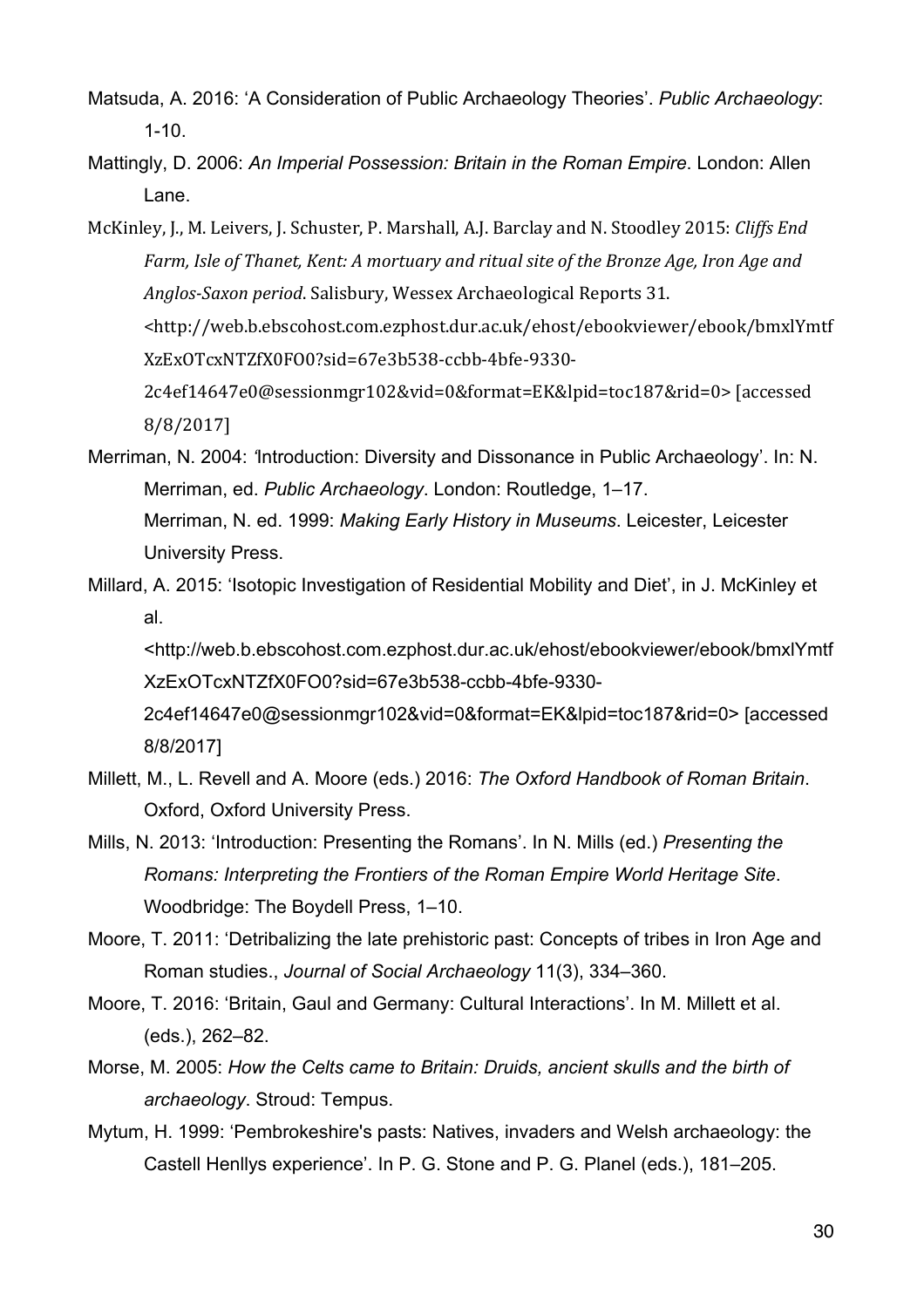- Mytum, H. 2003: 'Evoking Time and Place in Reconstruction and Display: The case of Celtic Identity and Iron Age Art'. In J. H. Jameson, J. E. Ehrenhard and C. A. Finn (eds.) *Ancient Muses: Archaeology and the Arts*. Tuscaloosa, Alabama, University of Alabama Press, 92–108.
- Mytum, H. 2004: 'Reconstruction Policy and Purpose at Castell Henllys Iron Age Fort'. In J.H. Jameson (ed.) *The Reconstructed past: Reconstruction in the Interpretation of Archaeology and History*. Plymouth, AltiMira Press, 91–102. .

Nesbitt, C. 2016: 'Multiculturalism on Hadrian's Wall'. In M. Millett et al. (eds.), 224–244.

Piccini, A. and D. Henson. 2006. *Survey of heritage television viewing*. http://content.historicengland.org.uk/content/heritagecounts/pub/eh\_tvcounts\_report\_final.pdf [accessed 6/1/2017].

- Pitts, M. 2016: 'The ancient British genome: writing new histories'. *British Archaeology*, November/December 2016, 14–25.
- Pohl, M. 2016. 'Museum representations of Roman Britain and Roman London: a postcolonial perspective'. *Britannia* 47: 209-241.
- Prowse, T.L. 2016: 'Isotopes and mobility in the Ancient Roman World'. in L. de Ligt and E. Tacoma eds.: 205–233.
- Prowse, T.L, J.L. Barta, T.E. von Hunnius and A.M. Small 2010: 'Stable isotope and mitochondrial DNA evidence for geographical origins on a Roman estate at Vagnari (Italy)', in H. Eckardt (ed.), 175–98.
- Redfern, R.C., D.R. Gröcke, A.R. Millard, V. Ridgeway, L. Johnson and J.T. Hefner 2016: 'Going south of the river: A multidisciplinary analysis of ancestry, mobility and diet in a population from Roman Southwark, London', *Journal of Archaeological Science* 74, 11–22.
- Redfern, R., M. Marshall, K. Eaton and H.N. Pointar 2017: '"Written in Bone": New Discoveries About the Lives and Burials of Four Roman Londoners'. *Britannia First View <*doi:10.1017/S0068113X17000216> [accessed 15/9/2017].
- Rhys, O. 2008: 'A Celtic Village? Practices and changing interpretations at an Iron Age village reconstruction'. In O. Davis, N. Sharples and K. Waddington (eds.) *Changing perspectives on the first millennium BC: Proceedings of the Iron Age Research Student Seminar 2006*. Oxford, Oxbow, 235–248.
- Runnymede Trust 2013: *Consultation response by the Runnymede Trust in conjunction with Operation Black Vote and supported by a coalition of race equality organisations to the proposed changes to the National Curriculum in England History Key Stages 1-4*.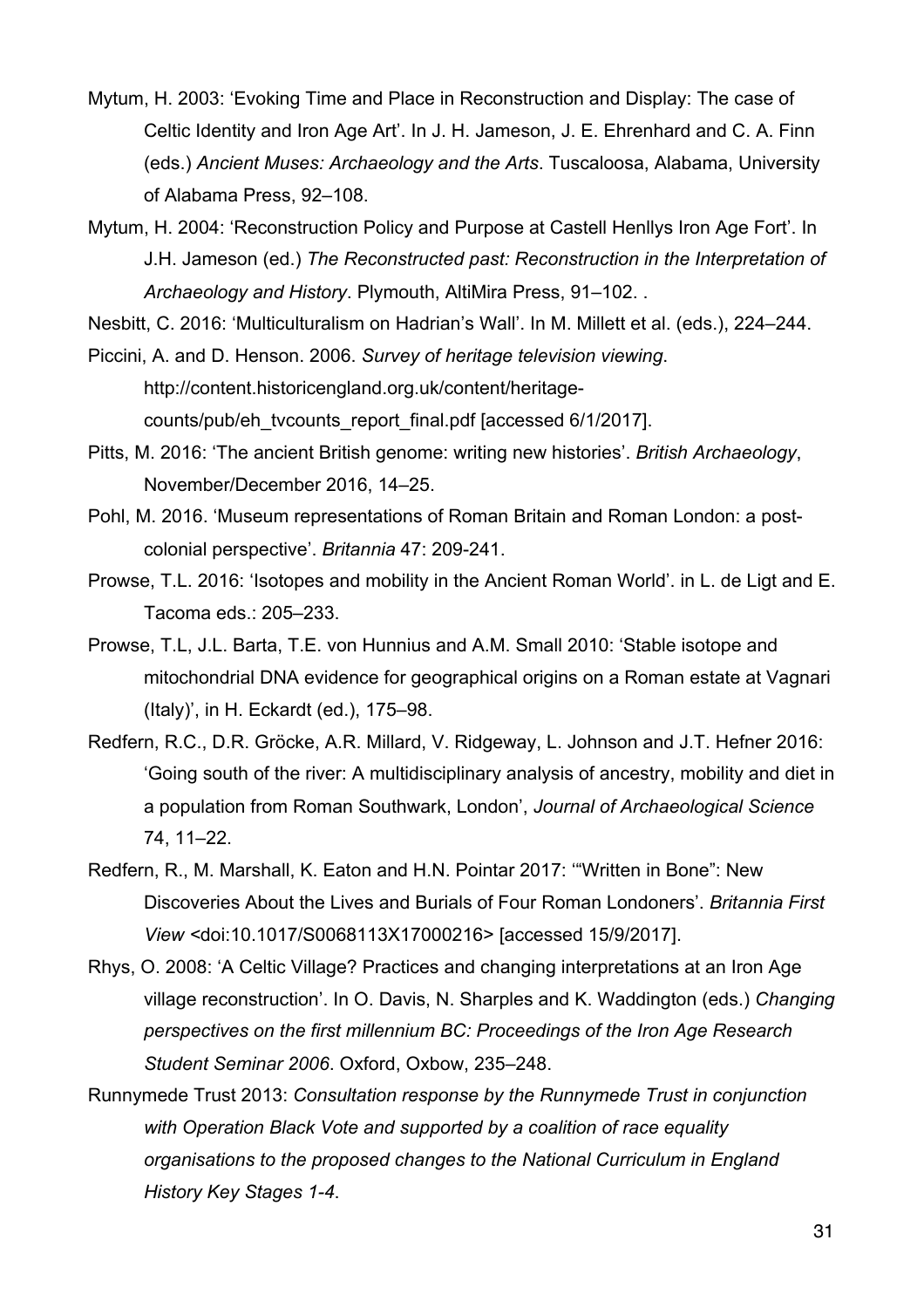- Runnymede Trust no date: *Roman Revealed: Who were the Real Romans? A Runnymede Teaching Resource*. London, Runnymede Trust.
- Schiffels, S. 2016: 'What is ancient DNA'. *British Archaeology*, November/December 2016, 16.
- Schiffels, S. et al. 2016: 'Iron Age and Anglo-Saxon genomes from East England reveal British migration history'. *Nature Communications* DOI: 10.1038/ncomms10408.
- Scweissing, M.M. and G. Grupe 2013: 'Stable strontium isotopes in human teeth and bone: a key to migration events of the late Roman period in Bavaria'. *Journal of Archaeological Science* 30, 1373–83.
- Seller, W.C. and R.J. Yeatman 1930. *1066 and All That*. London, Arrow.
- Shaw, H., J. Montgomery, R. Redfern, R. Gowland and J. Evans 2016: 'Identifying migrants in Roman London using lead and strontium stable isotopes'. *Journal of Archaeological Science* 66, 57–68.
- Sillitoe, P. 2013: 'The Anthropological Imagination and British Iron Age Society'. In D. Shankland (ed.) *Archaeology and Anthropology: Past, Present and Future*. London, Bloomsbury, 145–71.
- Smiles, S. 1994: *The Image of Antiquity: Britain and the Romantic Imagination*. London: Yale University Press.
- Stout, A. 2008: *Creating Prehistory: Druids, Ley Hunters and Archaeologists in Pre-war Britain*. Oxford: Blackwell.
- The Brexit Bible 2017: *The Brexit Bible* https://www.facebook.com/thebrexitbible/> [accessed 20/3/2017].
- theguardian 2017: 'Mary Beard v Aaron banks: "Your vision of the UK is like mine of Rome—a dream"' , *theguardian* <https://www.theguardian.com/books/2017/jan/16/marybeard-arron-banks-eu-ukip-twitter-rome> [accessed 5/9/2017].

Tolia-Kelly, D. 2010: Narrating the Postcolonial Landscape: Archaeologies of Race at Hadrian's Wall. *Transactions of the Institute of British Geographers*, NS 36, 71–88. University of Reading / Runnymede Trust 2017: *Roman Revealed*. <http://www.romansrevealed.com> [accessed 6/1/2017]. University of Reading 2017: *A Long Way from Home: Diaspora Communities in Roman Britain*. <http://www.reading.ac.uk/archaeology/research/Projects/arch-HE-Diaspora.aspx> [accessed 6/1/2017].

Vance, N. 1997: *The Victorians and Ancient Rome*. Oxford, Blackwell.

van der Veeen, M., A. Livarda and A. Hill 2008: 'New Plants in Roman Britain—dispersal and social access'. *Environmental Archaeology* 13(1), 11–36.